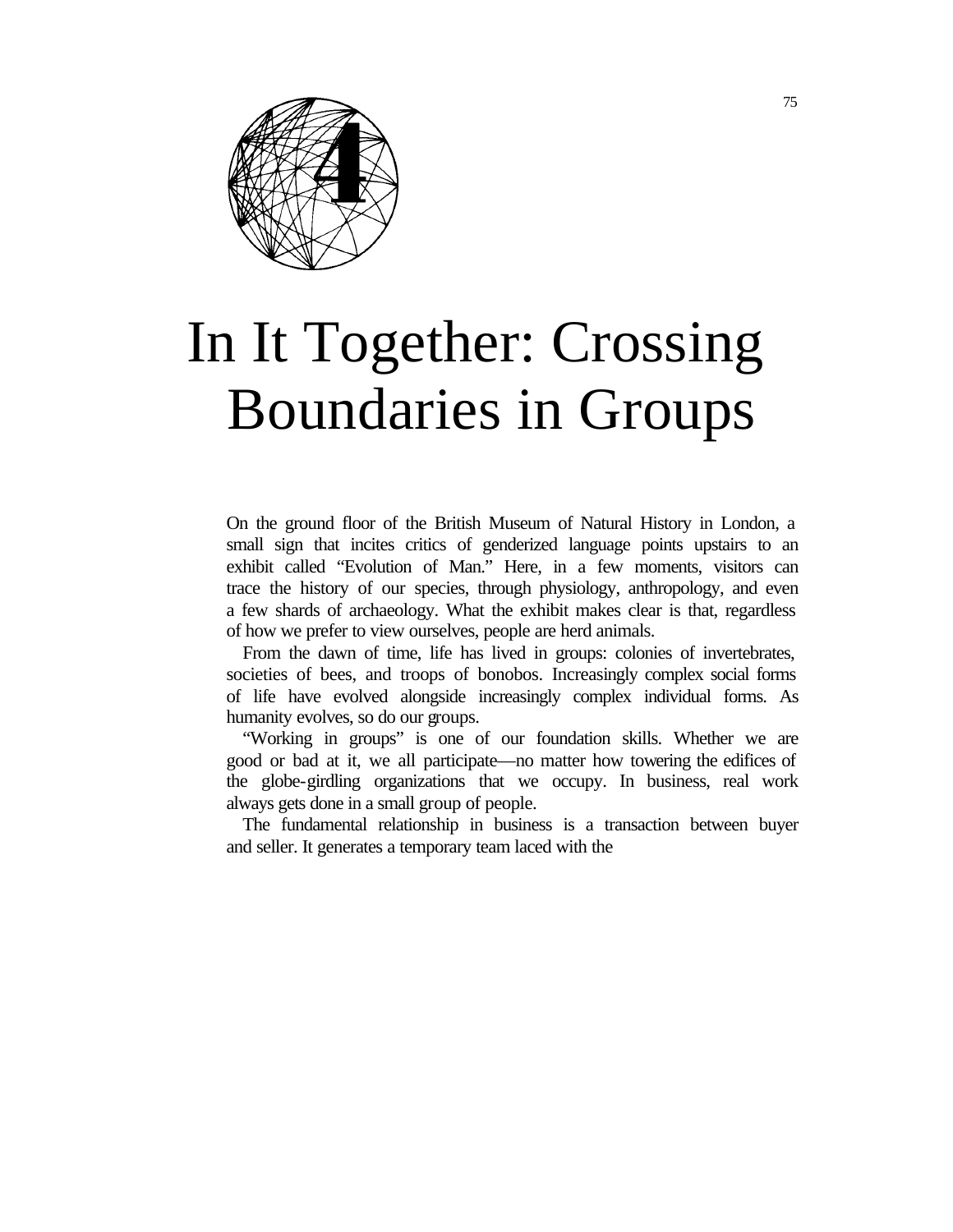tension of cooperation and competition. Both buyer and seller compete for the "best price." Making a deal requires that each cooperates in a mutually beneficial exchange.

### **David and Goliath Have Common Interests**

Big and small companies have a lot to learn from each other, which is why many already have teamnets among them. Big companies have expertise in technology and planning methods; small companies hold clues for entrepreneurialism and alliances.

Big companies are downsizing toward core competencies and outsourcing many peripheral parts and functions. This creates more opportunities for small companies, *and* it puts greater pressure for quality, state-of-the-art technology, and cost containment of the overall product or service in many small hands.

Small business networks located upstream and downstream in the value chain can recover some of the good jobs that big business eliminates when it slims down. Indeed, a more flexible disaggregated big-and-small business structure may net more jobs overall.

As business people, we want our companies to run lean and do more with fewer people. As citizens, we want a vibrant economy constantly creating many good jobs. To accomplish both goals, more, smaller companies must move quickly and flexibly to meet niche needs that fit into a larger competitive mosaic.

Lessons also transfer across the Thamnet Scale—small group, large organization, enterprise, alliance, and economic megagroup— from internal to external endeavors. High performance at more inclusive levels, like the enterprise and alliance, requires high performance at the small group and organization levels. Strategists cannot concoct brilliant enterprise-level teamnets without knowledge of how small teams work and what motivates people.

Historically, businesses began as small groups. Small businesses are still a major part of the economy. Naturally, new businesses start small; a few grow larger. As they grow, they make internal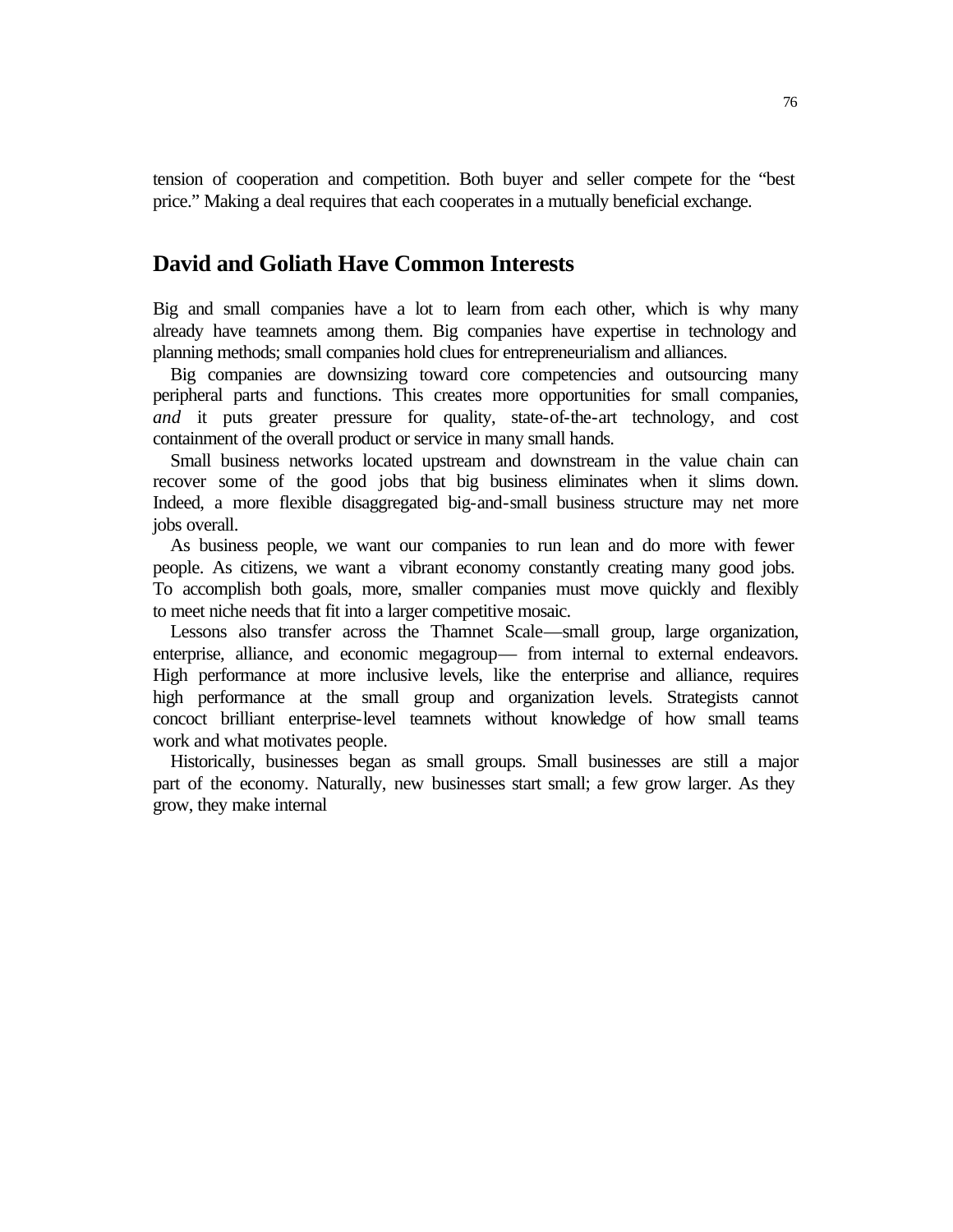divisions so that work still gets done in small clumps of people. Work clumps on the shop floor and the mail room, and it clumps in small groups all the way up the chain of command. Supervisors meet with a manager, who is on the staff of a general manager, who is on the staff of a VP, who meets every Wednesday morning with the small group in the executive suite. Small groups permeate organizations of all sizes at all levels.

Small groups must adapt to accelerating change just like all other organizations. The training ground for boundary crossing on larger scales is how we manage our affairs in our own small groups. Boundary crossing teamnets begin at home.

When two multinationals negotiate an alliance, they usually begin with a meeting of a few top people from each side who know each other. They "agree to agree" if things can be worked out. Small cross-functional teams from each side work out details, then other small teams work on the projects. On paper, it is a relationship between enterprises; practically, it is a process of many small boundary crossing teamnets forming and reforming.

Small groups are good places to learn basic boundary crossing skills. They are also wonderful laboratories to experiment in new forms of competition/cooperation relationships.

In this and the next chapter, large companies are the focus, comprising many internal levels and many external relationships. In the two chapters following these, small companies are the focus, moving from the small group to the economic megagroup scale.

Teamnets do not have to be big to have great leverage. They need only be strategically situated. Conrail's story shows how.

#### **This Is a Way to Run a Railroad**

Railroads symbolize the Industrial Revolution, chugging along, moving raw materials from their source to refineries to manufacturers to distributors and eventually to customers. By the mid-1970s, trucks, highways, aircraft, and high-speed telecommunications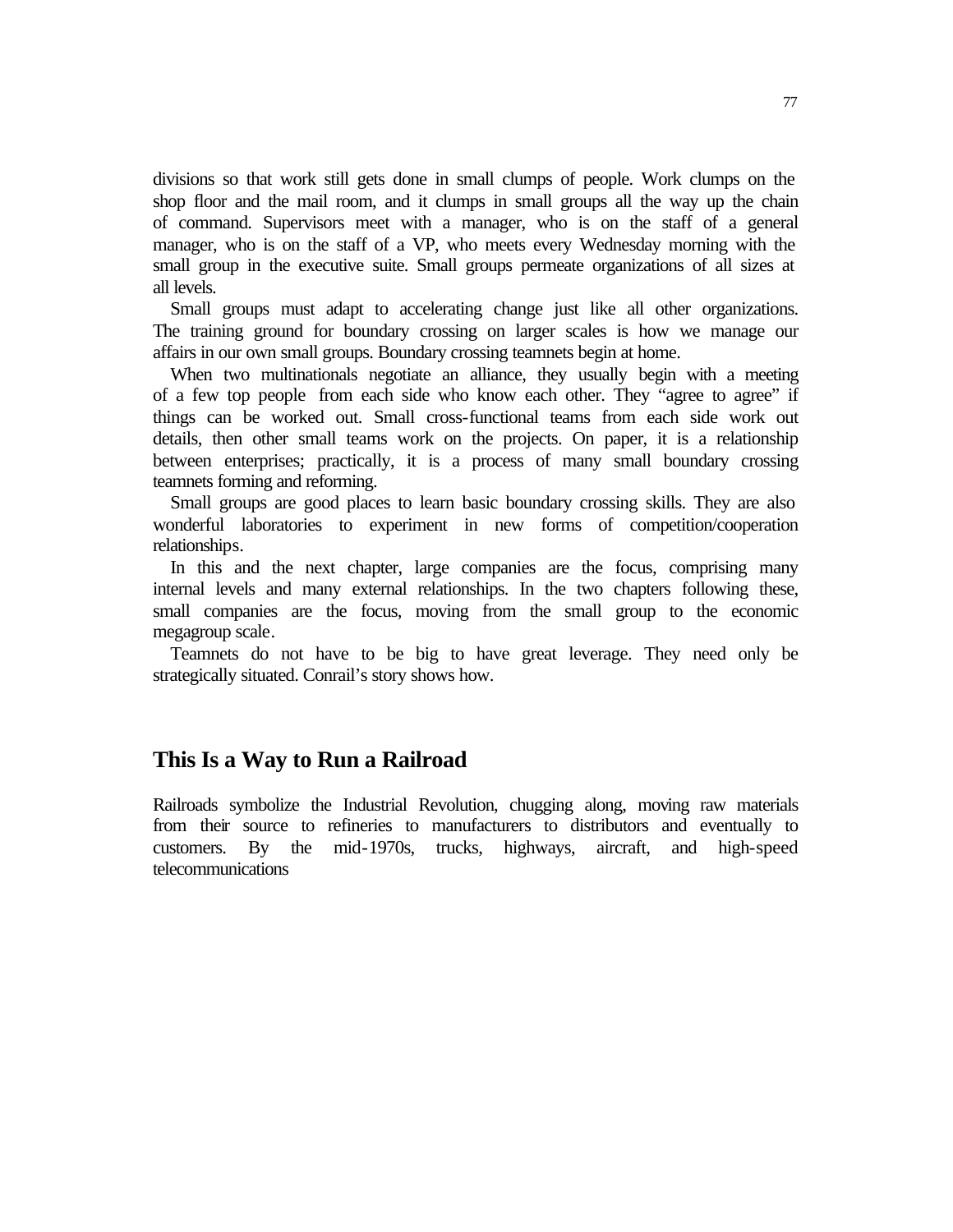completely eroded the monopoly railroads once held over transportation. In 1976, Conrail emerges when it resurrects one of the country's premier rail lines, the Penn Central, from bankruptcy (along with a handful of assorted smaller lines). Unfortunately, the newly organized freight transportation company is the epitome of the rigid industrial age hierarchy, burdened with bloated bureaucracy. In the next 13 years, Conrail shrinks its work force by an astonishing 70 percent—from 100,000 to 28,000. Eliminating people, however, does not solve Conrail's problems.'

In May 1989, James Hagen comes aboard a still-struggling Conrail. To turn the company to profitability, Hagen forms two networks from the 450 top managers.

"There are no more than 25 people in this company whose close horizontal collaboration will have a dramatic impact on the bottom line," he says. "There are the seven assistant vice presidents in the marketing department responsible for our lines of business—steel, autos, intermodal. six general managers responsible for railroad operations... some key people at headquarters—the chief mechanical officer, the chief engineer, the head of customer service—as well as the senior management group. On their own, none of these managers can move the business decisively. As a network, they [can]."

The 13-member senior planning team comprises 11 people from top management and two from middle management. Hagen selects the "Strategy Management Group" (SMG) as "the smallest working group whose interlinking can significantly affect both the operation and selling of our basic services.

The SMG soon forms "subnetworks" to tackle key problem areas. One subnetwork's story shows some of the real life drama generated by co-opetition—the combination of cooperation and competition. Its Customer Service Subnetwork (CSS) undertakes to solve Conrail's longtime customer service problems.

Customer service is spread out in three separate departments and 10 locations. Previous attempts to improve service and cut costs have gone down in "painful and demoralizing" turf battles. However, the six middle manager stakeholders—from customer service,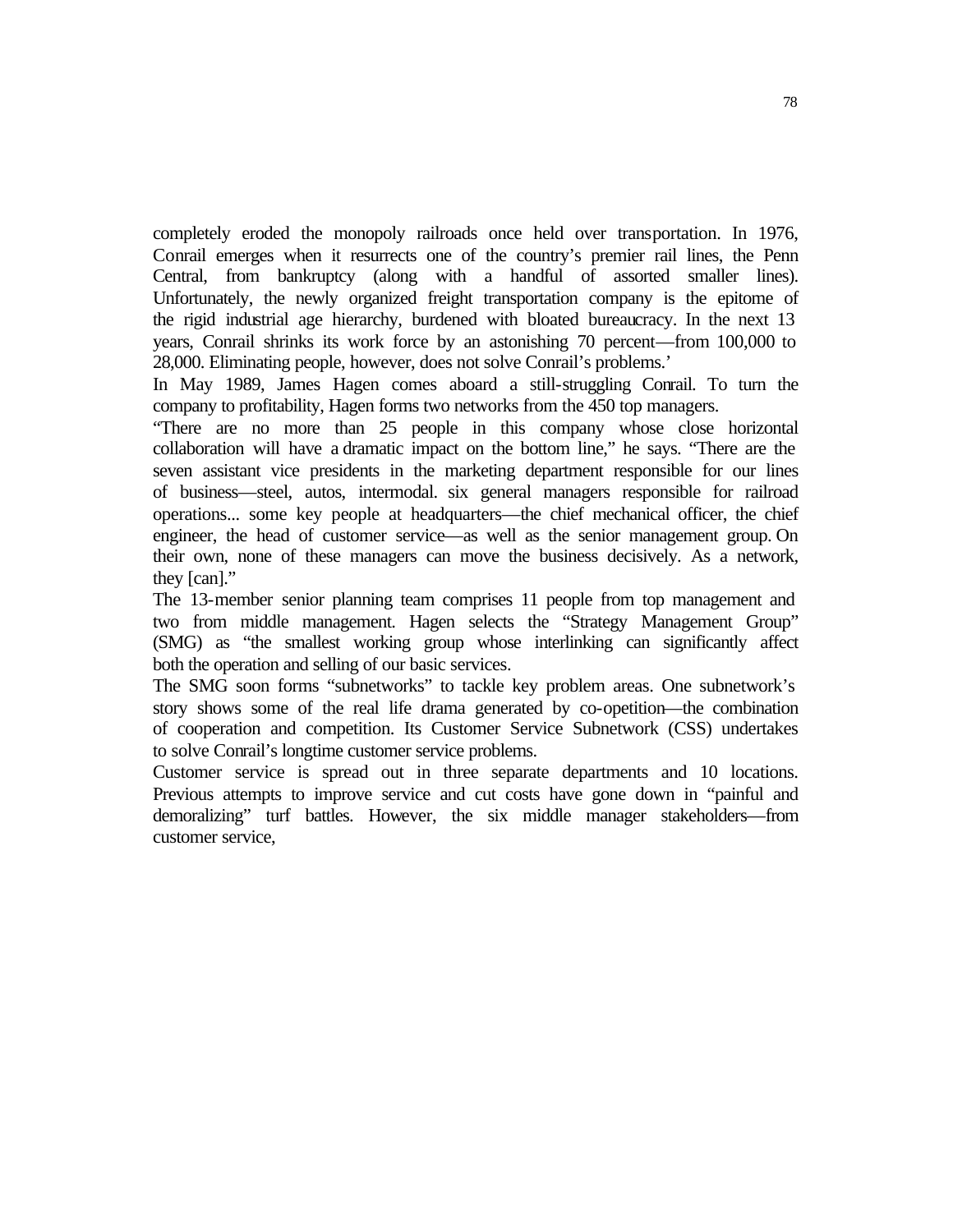information systems, regional station management, labor relations, corporate finance, and general station management—face the disturbing reality that few want to admit. To do the right thing by the company means consolidation, which will cost two members their positions. They make the hard decisions.

As the CSS pulls together its recommendations for the whole SMG, some senior managers make it clear that they oppose any consolidation proposal. CSS declares it will dissolve rather than put forward an unworkable proposal. No way, says the SMG, recommending that CSS take its proposal to Hagen's other boundary crossing group, the Senior Planning Team. In short order, the six middle managers find themselves presenting their case to Conrail's top management—and winning!

In late 1990, a seemingly routine public announcement—that Conrail will consolidate customer service operations in Pittsburgh—goes unnoticed. Internally, however, the announcement signals a massive change in the way Conrail makes decisions. In particular, the SMG, virtually unknown to the public, is smiling, for this is their triumph. It is a common corporate vignette, but in the life of Conrail, it is a rite of passage. Its new boundary crossing teamnets have come of age, bringing into effect corporate strategy and making decisions that stick. In just 18 months, they are able to do what the bureaucracy could not accomplish in 15 years.

As the new year begins, Conrail's operating committee, a 19-member subset of the SMG, takes formal responsibility as the railroad's "core network for profitability." Members meet for two hours every Monday morning to make key tactical decisions around price, schedule, and service consistency. Senior management joins in discussions and receives reports, but does not chair or dominate the proceedings. The boundary crossing teamnet generates a five-year plan for the first time in the company's history, to provide a clear context for their daily decisions.

Conrail is an example of how small teamnets can be very effective in even the most traditional organizations. What happens when the teamnet idea shapes a whole company? One fascinating case is the company known for its water-repellent fabric that "breathes."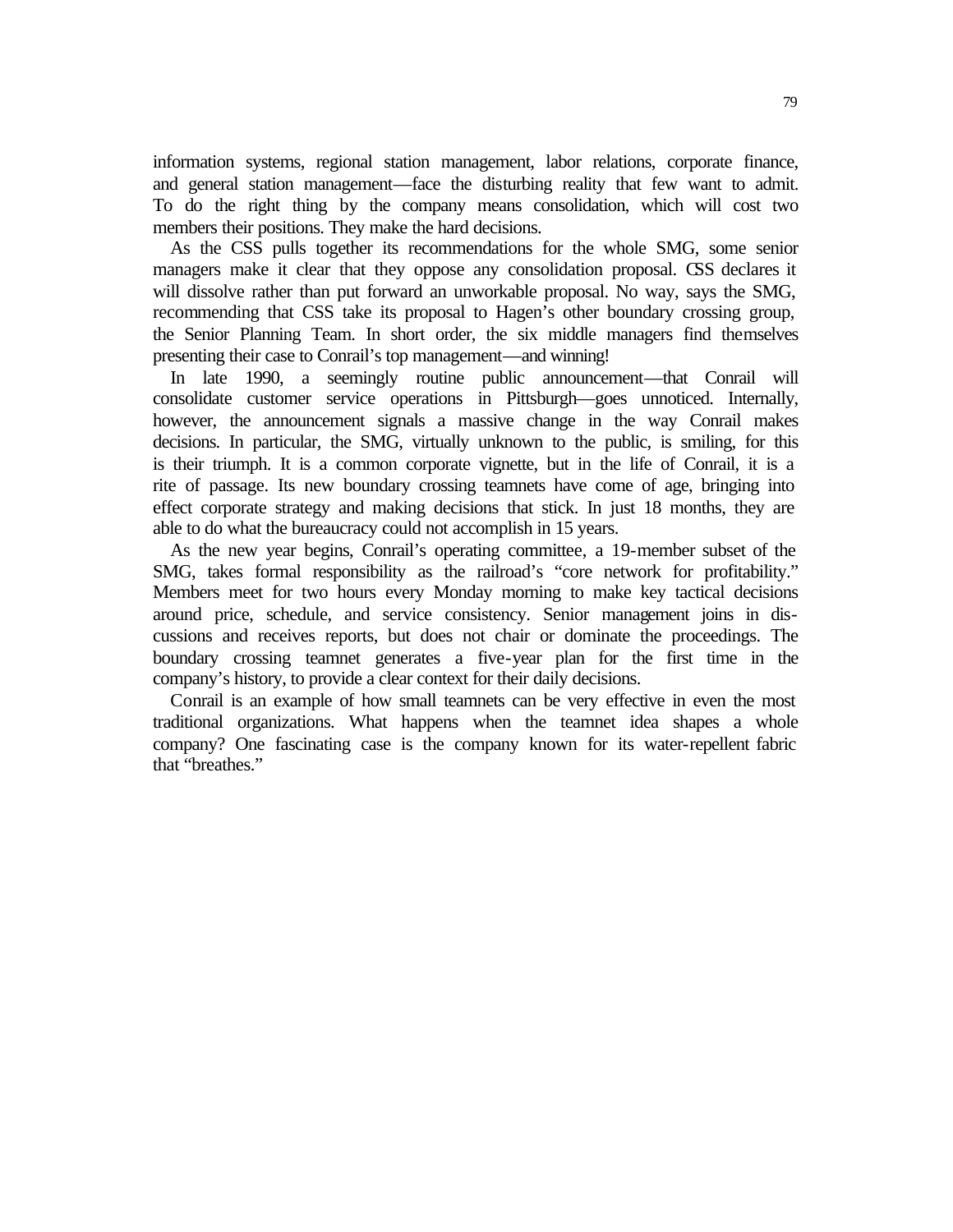## **Meet the Lattice: The FreemForm Organization That Makes Gore-Tex**

Gore-Tex – is a miracle weave in the fabric of the world's outdoor life. It evaporates sweat while protecting its wearer from the drench of rain. Gore-Tex is a visible, distinctive partner with producers of ski gloves, tents, and clothing of all descriptions. Like Dolby<sup> $TM$ </sup> sound, Gore-Tex is known for the special contribution it makes to a wide range of products.

If ever there were a company whose product mirrored its culture, it is W L. Gore  $\&$ Associates. This lattice textile is made by a *lattice organization,* a company designed for horizontal interactions where employees are known as "associates."

In 1982, *Inc.* magazine runs a cover story on the Newark, Delaware, company best known for its popular product Gore-Tex. Headlined "The Un-manager: Without Ranks and Titles," the story describes Bill Gore's "not your average" almost-billiondollar company. By 1991, the company is among the "400 largest private U.S. Companies."<sup>2</sup>

The name "W. L. Gore & Associates" captures the essence of this remarkable enterprise. The design of the company is that of a network. Its core glue is the philosophy of its husband-and-wife founders, Wilbert ("Bill"), who died in 1986, and Genevieve, who remains involved in the company. *Business Week* features their son Robert in 1990 in an article titled "No Bosses. And Even Leaders Can't Give Orders."<sup>3</sup>

The 1982 *Inc.* story so excites us that we call its author, Lucien Rhodes, who in turn forwards us a poorly typed document with a few handwritten notes on it that Bill Gore has sent him. "The Lattice Organization—A Philosophy of Enterprise" describes the Gore "bureaucracy":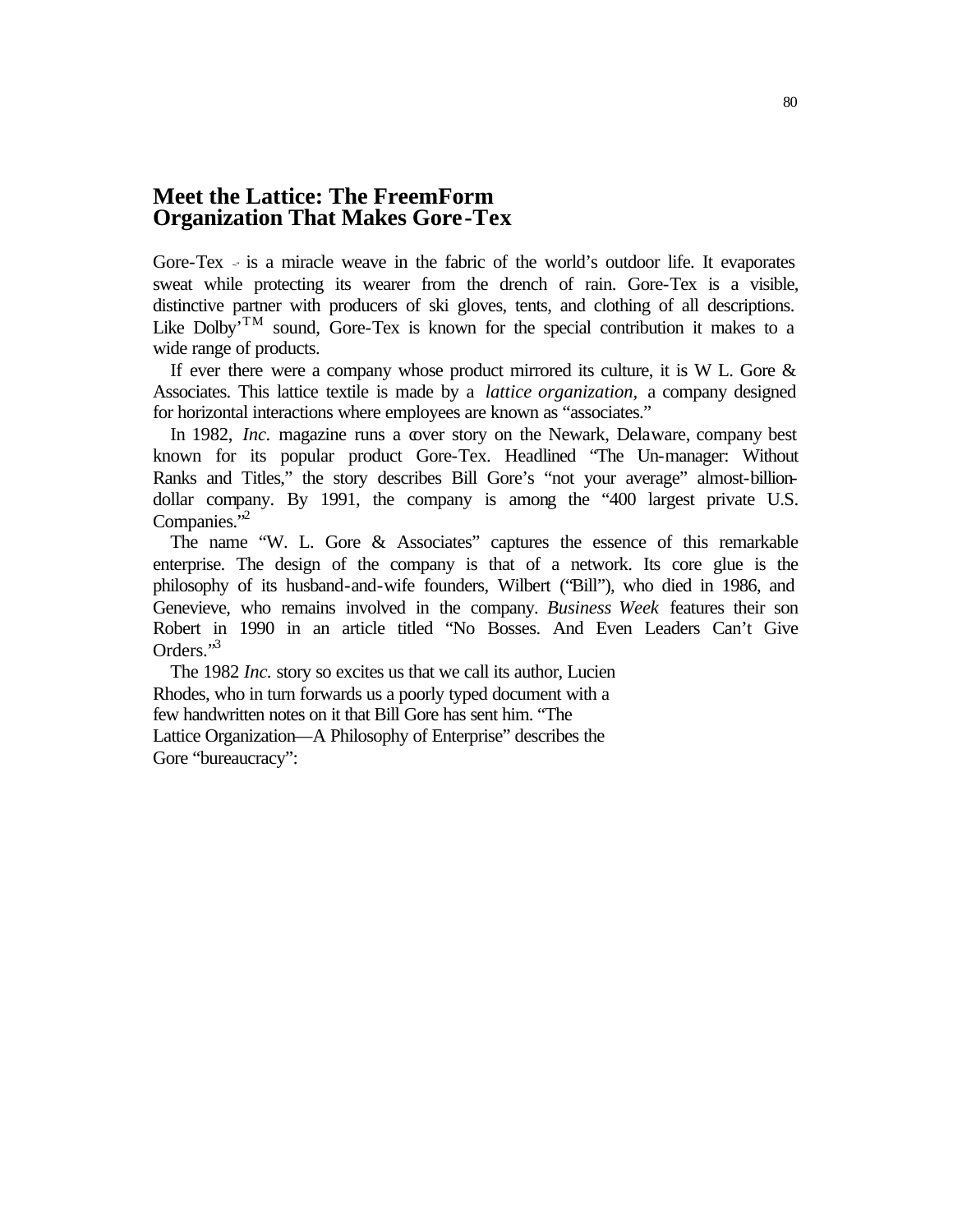*People group around projects undertaken on the basis of commitment.*

The firm's 5,600 *associates* (not employees)—now in 46 plants in six countries have *sponsors* (not bosses), who serve as their mentors and advocates.

Gore's projects are boundary crossing teams. "The mathematician, engineer, accountant, machinist, chemist and so on provide a combination of capabilities of a much broader scope than the mere sum of their number. This synergism ... impels us to join together for mutual benefit."

#### **STUMP SPEECH TO THE TRIBES**

Bill Gore's paper, written in 1976, was the basis for many talks that he gave over the years to the company's associates.<sup>4</sup> (Which brings us back to the name: *everyone* who works at W. L. Gore & Associates is an associate.)

It's not your typical corporate speech. With his ponderous, sometimes mystical tone, Gore sounds more like a 19th-century transcendentalist than the late-2Othcentury entrepreneur that he is. He begins with the "Nature of Man," the starting point, usually unstated, of every corporate culture.<sup>5</sup> One part of our heritage, he says, comes from hunters and predators with the urge to attack, destroy, loot, vanquish, and overcome competitors. Fortunately, humans evolved new social capabilities that carried the species far beyond this endowment. 'A further great evolutionary invention is the cooperation of groups made possible by friendship and love.... The tribal group ... combines aggressive capability welded together by emotional interactions." To Gore, the essence of human nature is co-opetition.

Besides being capable of friendship and love, he says, people are also dreamers. He asks what would happen if people doubled their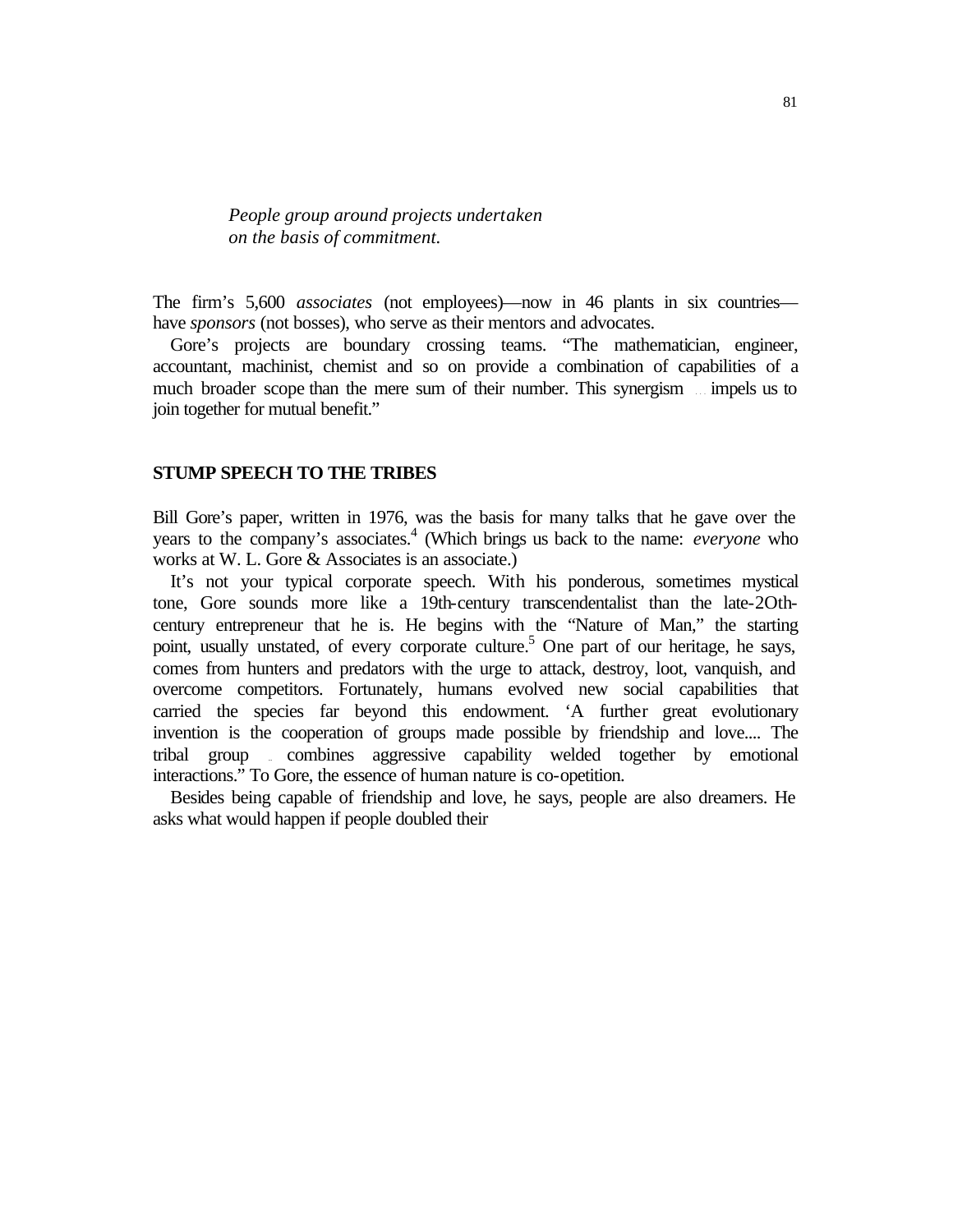brain capacity. "If the norm in our society is the utilization of say 10% of our inherent human capabilities, what would be the result if we were able to restructure ... this to double to 20%?"

People participate in groups because together they can accomplish more than alone, he says. Gore believes accomplishment peaks with about 150 people in the same group. After that, results decline, and it's time to form another group, a principle that the company puts into practice. Gore breaks plants apart when they exceed 150 to 200 people. This is, roughly, a tribal size, the upper-limit size of groups that people lived in after the invention of language but before the development of agriculture and cities.

When groups pass out of the realm in which everyone knows everyone else, Gore believes "we" quickly translates into "they." This tiny language signal announces the beginning of turf wars, the identification of enemies, and win-lose maneuvers that eventually bring down even great companies.

#### **THE LATTICE BEHIND THE FACADE**

There's another downside to groups of more than 150 to 200, Gore says. "Beyond some such level, it becomes necessary to impose rules, regulations, procedures and the like that dictate how the cooperation shall be done. Special teams evolve within the lattice structure usually led by someone particularly competent in the discipline or activity of the team. One individual may participate on several such teams and have a leadership role in them. These multi-participant people serve an important liaison function and are often involved ina number of different teams," Gore says.

To avoid bureaucracy and to reach for that doubling of human capabilities, the company uses the lattice, which has these characteristics:

? No fixed or assigned authority;

? Sponsors, not bosses;

? Natural leadership defined by followership;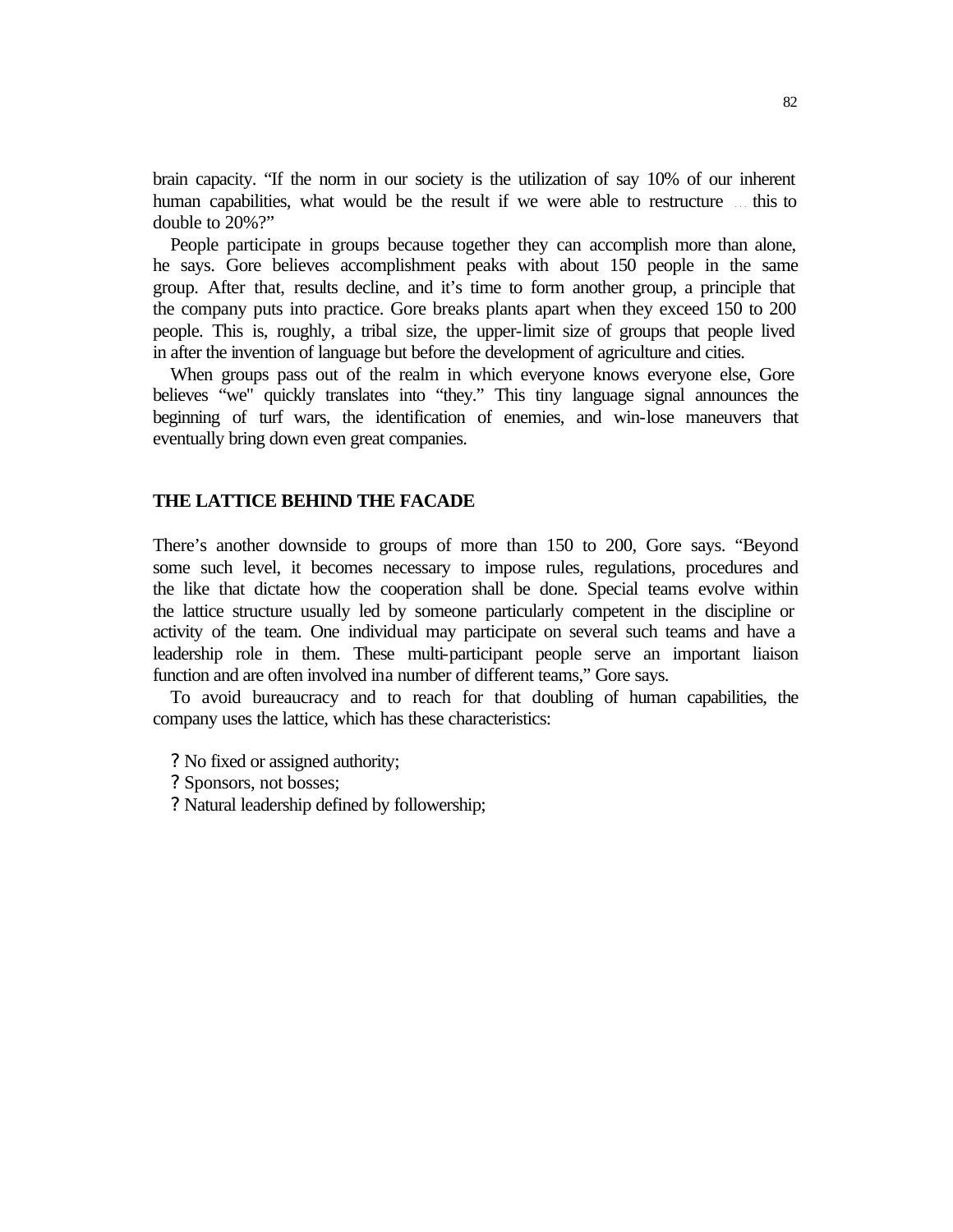? Person-to-person communication;

? Objectives set by those who must make them happen; and

? Tasks and functions organized through commitments.

Leadership "evolves" at the company, according to Daniel D. Johnson, who eventually followed in his former co-worker's footsteps, leaving Du Pont to join Gore. "You look behind you, and you've got people following you."

In Gore's view, "Every [successful] organization has a lattice organization that underlies the facade of authoritarian hierarchy. It is through these lattice organizations that things get done. Most of us delight in 'going around' the formal procedures and doing things the straightforward and easy way. The legendary subversion of official military procedures by the 'non-coins' is an example of this. All astute military leaders utilize this *sub rosa* lattice."

For all his unusual ideas, Gore is not a romantic. He doesn't propose replacing every aspect of hierarchy with lattices because of what he calls obvious difficulties:

? "Stability and long-term constancy require a firm hand at the helm;

? "Decisions must be made. Complete consensus is never achieved;

? "There seems to be some upper limit for which the lattice is effective; and,

? "It's unrealistic for people to set their own salaries."

#### **VOW TO AVOID BUREAUCRACY**

"The rest of Corporate America is only beginning to think about how to motivate employees now that there's a shrinking hierarchy to slot people into," Joseph Weber says in the 1990 *Business Week* article. "But Gore, a quirky, family-held plastics company, has never had much of one: It has been experimenting with an almost freeform management structure for 32 years.... Gore isn't some little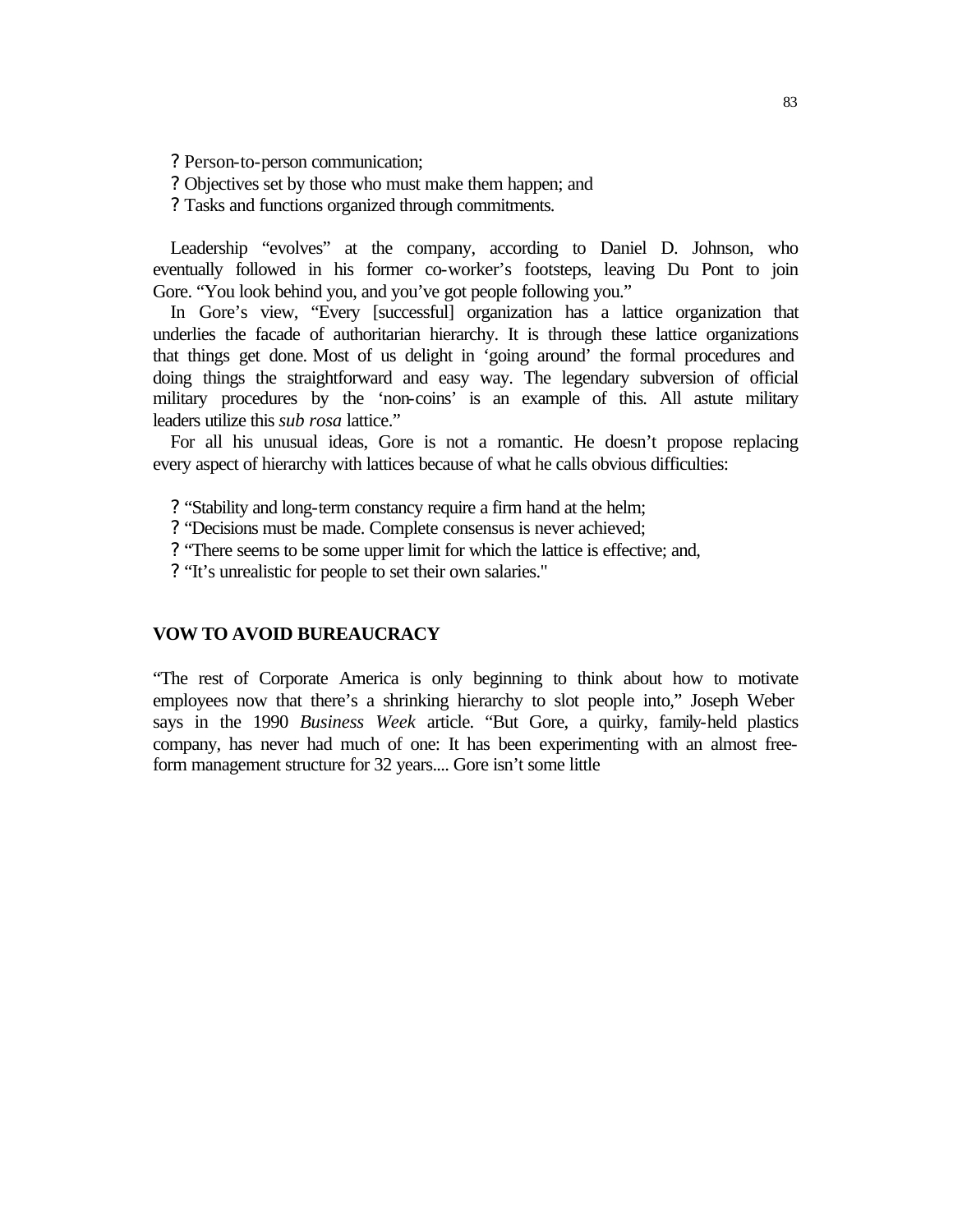countercultural outfit, mind you. By turning a flexible form of Du Pont's Teflon into Gore-Tex, used in fabrics and assorted medical, electronic, and industrial products, the company has grown into a nearly \$700 million a year outfit, whose return on assets and equity puts it in the top 5%, whose sales quintupled in 8 years."

As irony would have it, of course, Gore started his own company because "as a Du Pont chemist, he couldn't get his innovation— Teflon coating for electrical wires marketed by the big company. When he left, he vowed to avoid stifling bureaucracies, so he tossed out the traditional chain of command for a 'lattice' system. In it, any staffer may take an idea or complaint to any other: A machine operator can talk directly with plant leaders."

In his lattice organization paper, Gore gives Du Pont credit for inspiring his "ahead of the time" ideas. "The concept of the lattice originated from my consideration of the operation of 'Task Forces' created during the 1950s to carry out research and development within the Du Pont Company. The original ideas have been refined and extended over the past 18 years. The record supports the belief that a lattice organization releases and promotes the creativity of human beings."

Task forces at Du Pont and lattices at Gore are just two expressions of the worldwide, simultaneous, uncoordinated "experiment" with boundary crossing teamnets in the past few decades.

# **A Teamnet for Every Occasion**

#### **THE TEAM AS HERO**

In business, people form groups to do work and accomplish goals together. That is the genius of the firm. How people organize themselves to do work gives them their organizational advantage or disadvantage, as the case may be. To see the world of groups, you must be able to shift your focus from individuals to groups of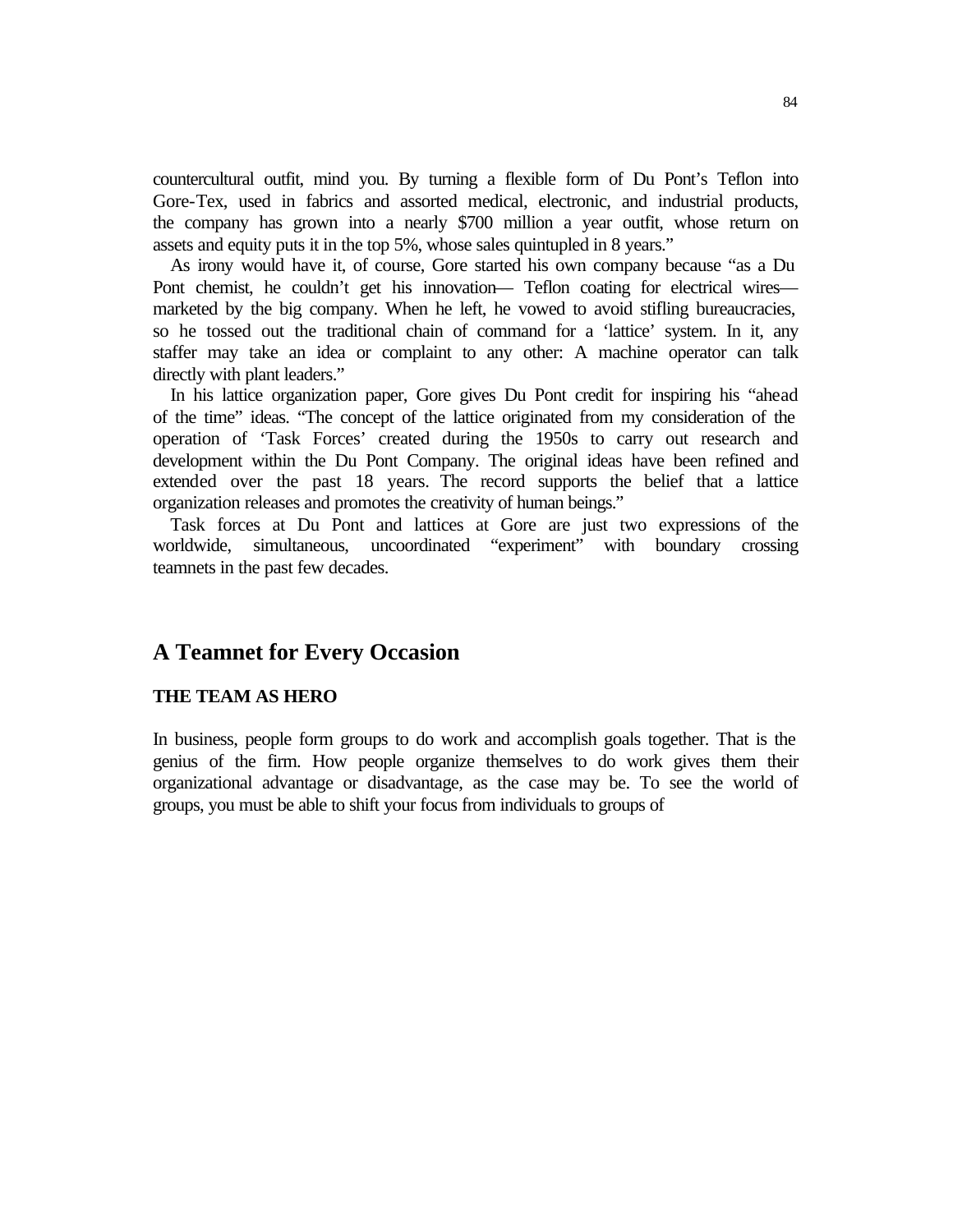people—*without losing the individual perspective!* It's much harder than it sounds.

"If we are to compete effectively in today's world, we must begin to celebrate collective endeavors in which the whole of the effort is greater than the sum of individual contributions. We need to honor our teams more, our aggressive leaders and maverick geniuses less," writes Clinton administration Secretary of Labor Robert Reich, in his 1987 *Harvard Business Review* article, "Entrepreneurship Reconsidered: The Team as Hero," famous in team circles.<sup>6</sup>

That Lee Iacocca is reputed to have saved Chrysler obscures the larger network of Chrysler, labor, government, and other major contributors to the rescue and recovery. If the hero gets single-handed credit for saving a horrendously complex and risky situation, the actual group and countless commitments that really made the success are ignored.

"[E]conomic success comes through the talent, energy, and commitment of a team—through *collective* entrepreneurship," Reich says in his article, pointing to the American blind spot created by the ideology of individualism. He uses Tracy Kidder's *Soul of a New Machine<sup>7</sup>*as an example of a team-as-hero, "a tale of how a team—a crew—of hardworking inventors built a computer by pooling their efforts."

Reich has a grave warning if we ignore teams. "To the extent that we continue to celebrate the traditional myth of the entrepreneurial hero, we will slow the progress of change and adaptation that is essential to our economic success."

A team is different from a group; a team adds value. A group associates people by anything, whether deeply like a family or superficially like a group of mostly random passengers on Flight

108. A team is more than individuals; it has synergy. It has an organizational advantage.

Reich calls for new team-as-hero myths, and they're already being written. Dean Tjosvold and Mary Tjosvold open their book, *Leading the Team Organization: How to Create an Enduring Competitive Advantage<sup>8</sup> with such a vision:*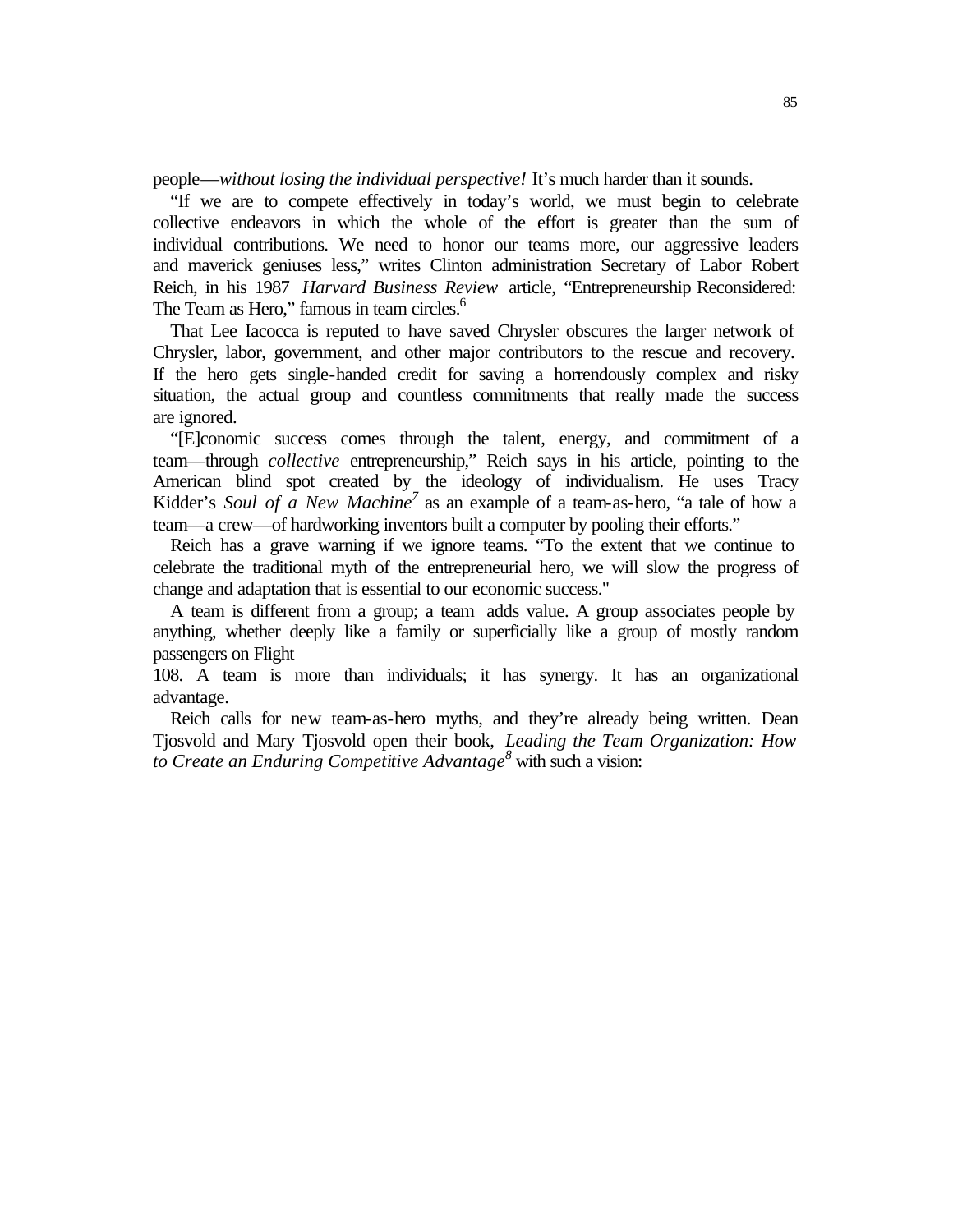You are part of **a** team committed to a common cause in which you help and are helped to be as effective and fulfilled as possible. You can get close to your colleagues and depend upon each other for support, encouragement, and information. You and employees form project teams to combine expertise and join task forces to explore problems and conflicts and to implement solutions that further mutual benefit. You feel united and loyal to your team and company.

Real life, of course, unfolds a bit more rockily than this, so the Tjosvolds contrast this idyllic picture with scenarios of "competitive outdoing" and "independent work."

#### *Teamnets are networks of teams.*

Teams may have widely varying internal styles, yet form into larger teamnet groups. Hierarchies often form coalitions, alliances, and even networks to emphasize their autonomous nature. Whether a command-and-control firefighting team or partners in a professional firm, teams allow people to do more together than they can accomplish alone.

Teams also carry the implication of smallness, as a particularly coherent form of small group. Teams are the level where it gets real personal.

#### **BOUNDARIES: GET** A **GRIP** ON A POINT **OF REFERENCE**

Without boundaries, there is nothing: no distinctions, differences, or diversity to make up complex things. Teamnets need boundaries to work, to be logical. Some boundaries are easy to see, such as a person who has a unique name, personality, and face; legal corporations, which require that you wear a badge while within their borders; and nations, to which you present papers before entering.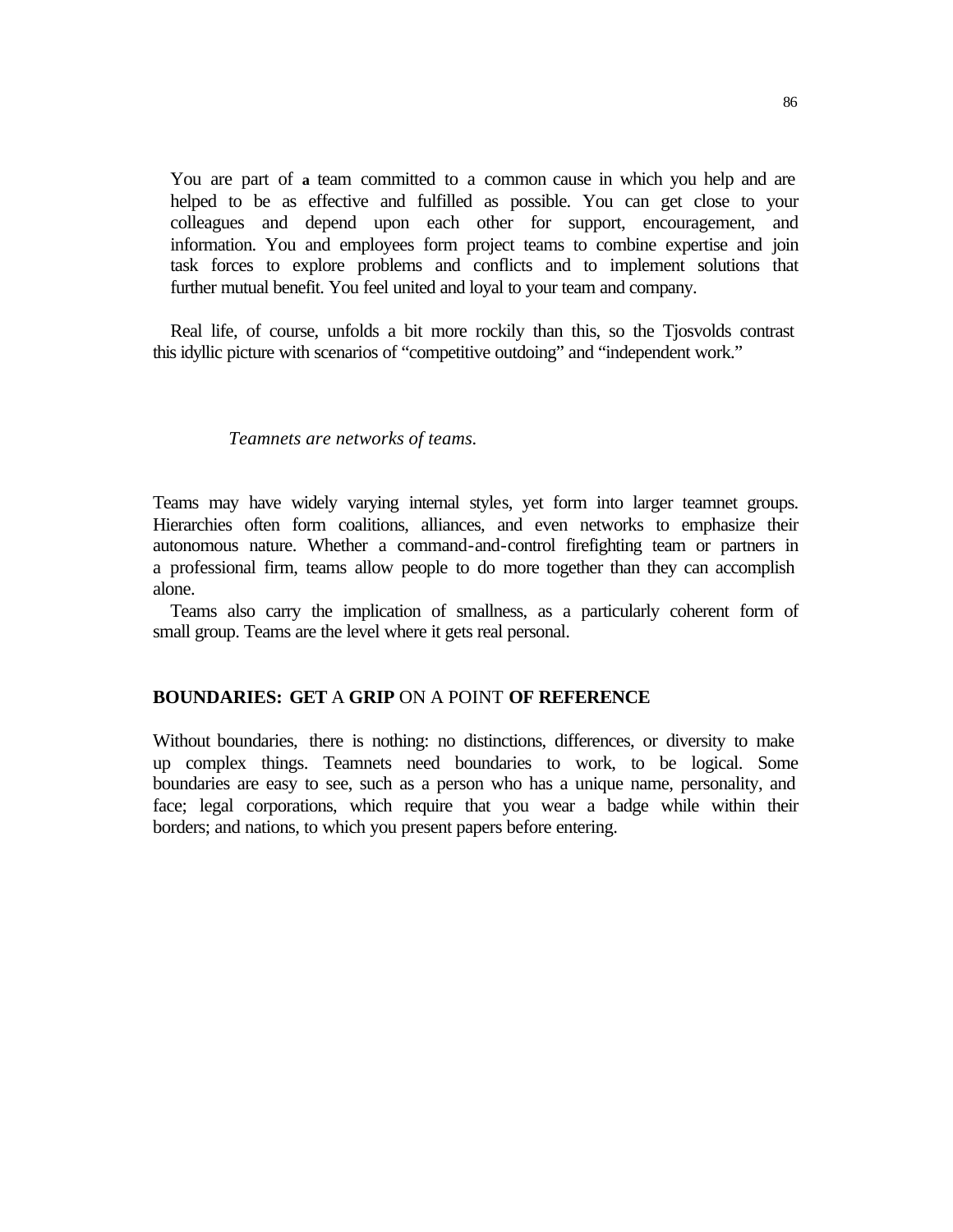Borders provide "hard" boundaries. They are visible and typically exclusive—either you are in or out. Membership is clear.

Business teamnet boundaries are either sharp or *fuzzy.* As in traditional hierarchybureaucracy, teamnets can use sharp boundaries, borders that create a need for free trade agreements and membership fees. Teamnets also have fuzzy boundaries, which sometimes arise from particularly porous borders created by great "gray" areas of employees, part-timers, flex-timers, contract workers, consultants, colleagues, and, yes, suppliers and customers. Sometimes they are fuzzy because a central idea, person, or group with concentric circles of increasingly less involved peripheral relationships defines the teamnet.

#### TEAMNETS ACROSS **THE LEVELS**

Teamnets apply across the organizational range: from small groups of only a few, to larger organizations, to enterprises as a whole, to alliances, which are groups of enterprises, to economic megagroups, which cross industry, corporate, political, and geographic boundaries.

Small groups often have quite informal boundaries. Large internal organizations tend to have more formal boundaries, but less so than a corporation. External alliances—with the exception of joint ventures—tend to have less formal boundaries than enterprises. Economic megagroups mix many formal and informal relationships.

> *The personal challenge is to cross boundaries no matter what the level or size.*

Each of the five levels—from small group to economic megagroup— represents a general organizational type. Everyone in business belongs to one and usually more of these types. In the Teamnet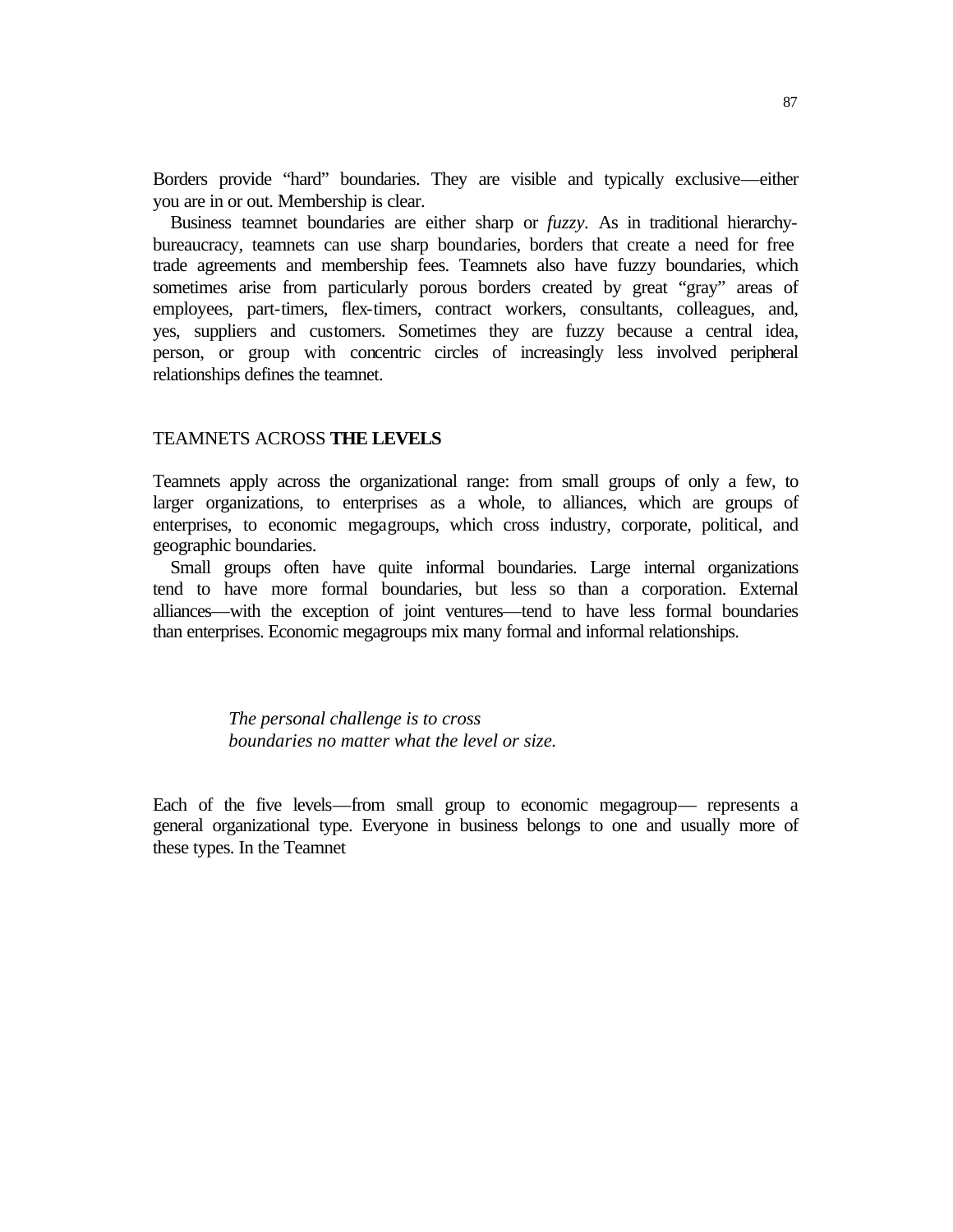Organization Scale chart, examples of teamnet forms at each level appear on the right. These are not the only examples, but each contributes a different message about the emerging nature of team-nets.



# **Teamnet Organization Scale**

#### *Small Group*

The size of a small group starts with two and can be as big as a few handfuls. With more than 20 or so people, you are pushing the limits. "The rule of seven," give or take a few, provides a good average size. In teamnet terms, this is the team level.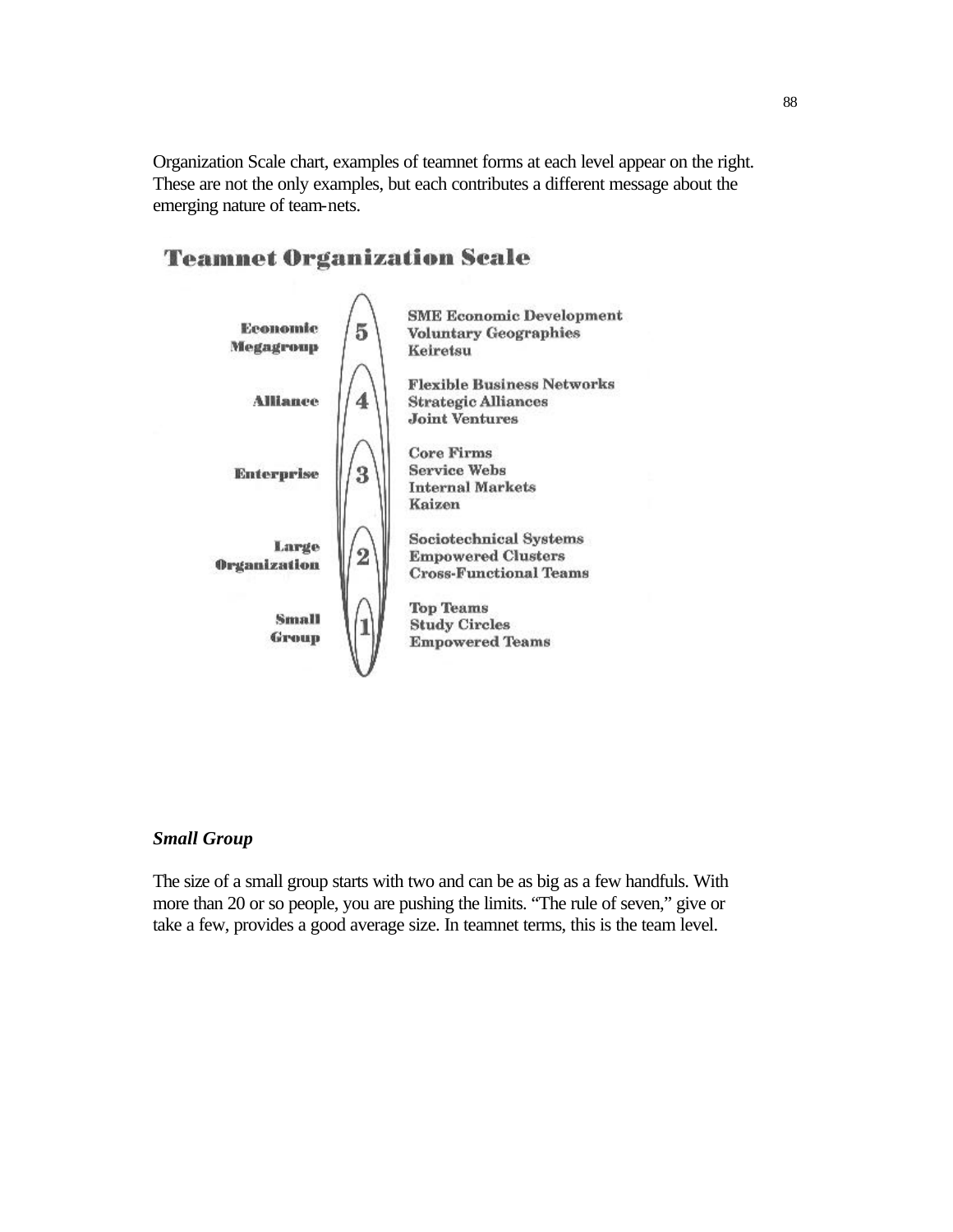*? Empowered teams* emphasize the quality of independence.

- *? Study circles* demonstrate the self-help power of peers.
- *? Top teams* show that teamwork works at every level.

#### *Large Organization*

Beyond the small group size, there is another typical cluster around 40 to 50 people. This seems to be some natural size for an administratively self-sufficient business unit. A further clumping happens at around 150 to 200 people, the average size of ABB companies and Gore factories, which seems to be a typical size in many industries for a fully functional, cost-effective, autonomous business division. The teamnet concept, rooted in small groups, expands into larger organizational frameworks.

For teamnets, the large organization level represents middle management. It encompasses clusters of 50, business units of 200, and other major internal departmental and/or divisional boundaries.

- *? Cross-functional teams* underscore cross-enterprise needs and processes.
- *? Empowered clusters* have administrative self-reliance and other bottom line responsibilities.
- *? Sociotechnical systems* make the critical point of fit between technology particularly information and communications technology—and organizational structure.

#### *Enterprise*

To understand teamnets in their full scope, you must travel the levels in your imagination. But it is easy to get confused without a firm point of reference in a complex situation involving many levels. Our advice: Set yourself up at the enterprise level and use it as a base camp for exploring multilevel teamnets. Clarity is greatest in the middle of the scale; fuzziness is greatest at the extremes.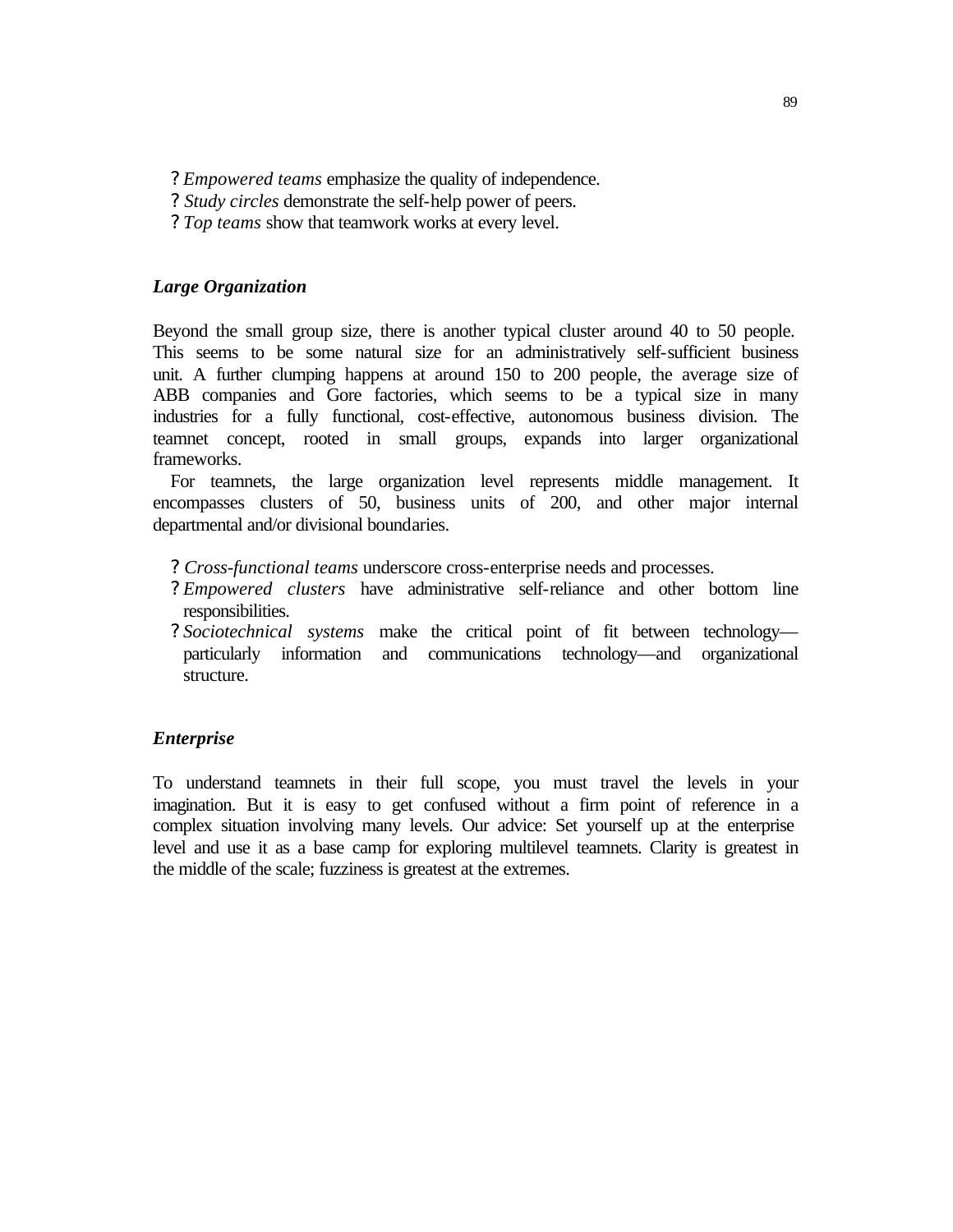*Level does not mean size. Adjust your teamnet scale to a typical enterprise size in your context.*

An enterprise, which we're defining as an "incorporated legal body," can be as small as one and theoretically as large as humanity as a whole. China alone incorporates a quarter of the world's people. The teamnet factor applies to huge macro-enterprises and tiny micro-enterprises, and everything in between.

- *? Kaizen* shows the value of continuous improvement applied to the whole company.
- *? Internal markets* replace many internal controls with the discipline of external markets.
- *? Service webs* are distributed and entrepreneurial.
- *? Core firms* illustrate how outsourcing can become networking.

#### *Alliance*

Alliances are notable for their incredible variety but generally small numbers of partners. This is the small group level of enterprises. Bilateral alliances are most common. Groups of "a few" companies make up most of the rest. Some alliances, of course, involve hundreds or thousands of enterprises. As numbers increase, either the meaning of partnership becomes severely diluted, or the alliance tends to become an organized megagroup.

- *? Joint ventures* create a new business that quite literally represents the "something more" synergy of an alliance.
- *? Strategic alliances* underscore interenterprise needs and processes, like external cross-functional teams.
- *? Flexible business networks* leverage the advantages of scale while retaining the power of small.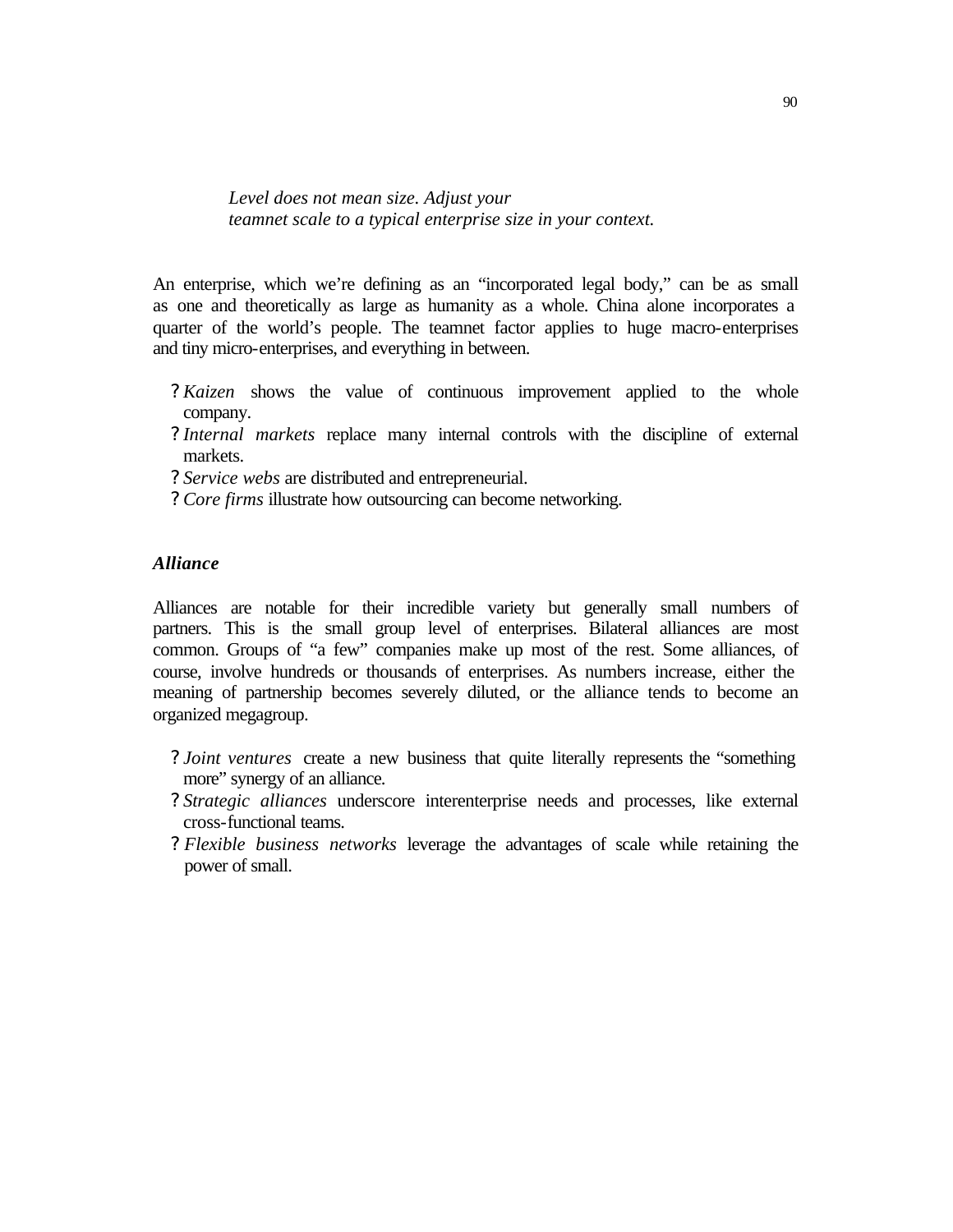#### *Economic Megagroups*

Economic megagroups are very big agglomerations of teamnets of every size and point on the scale. They represent the economic power available to those that learn the art of cooperating and competing on a very large scale, focused on a geographic region, an industry, or a funding source.

- *? Keiretsu* illustrate the family approach to multitiered business alliances.
- *? Voluntary geographies* capture the value of whole regions and industries of alliance ferment.
- *? SME economic development* shows how public-private efforts can catalyze large numbers of flexible business networks with a great impact on the macroeconomic bottom line of nations.

Next, we will look at the first two levels of the Teamnet Scale:

small groups and large organizations. In the following chapter, we look at the next three levels: enterprise, alliance, and economic megagroup levels.

# **Teaming with Life**

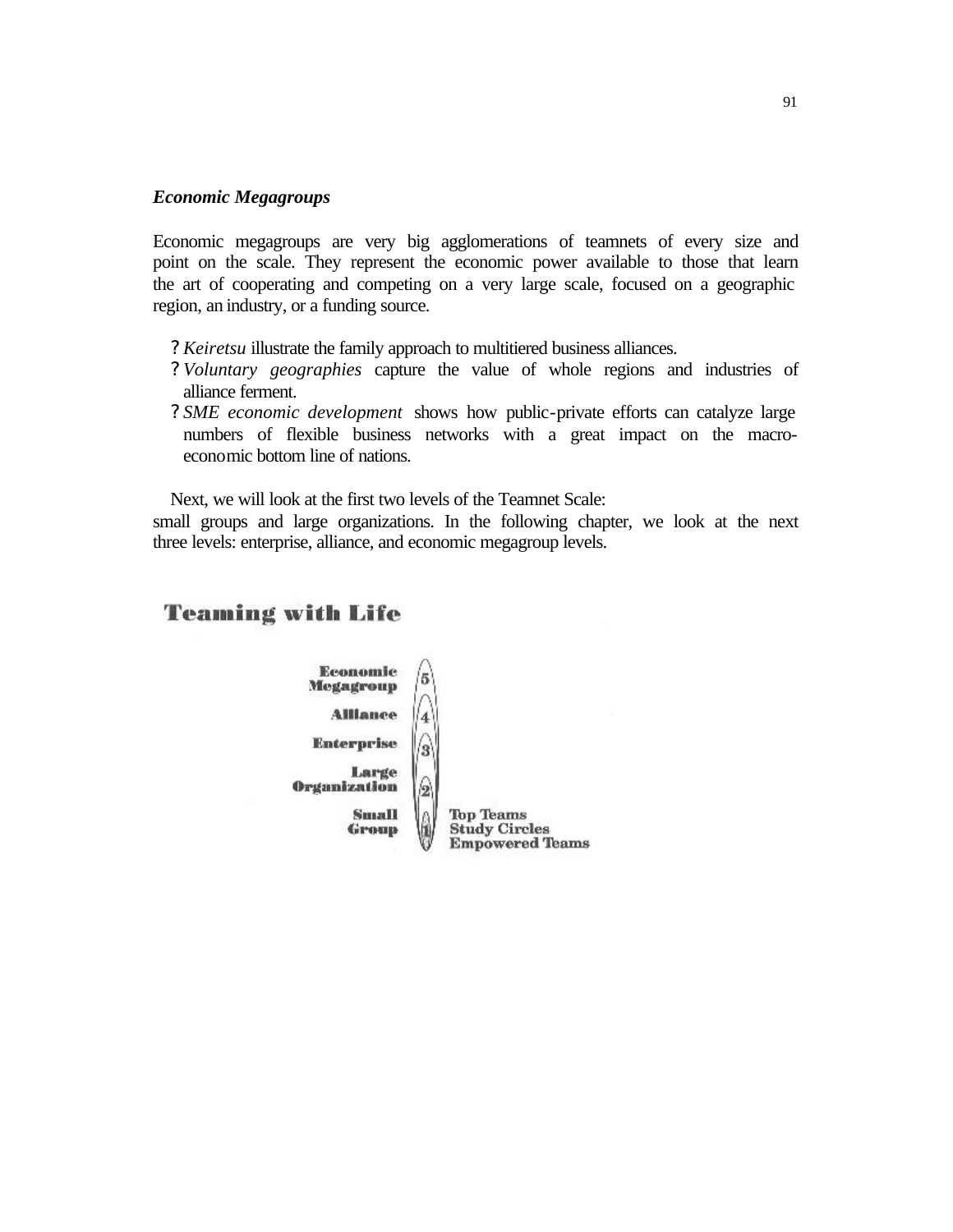Teams are stretching the limits of what small groups can do together. People at every level need to work in teams, and can improve performance by using the teamnet organizational advantage.

Small group teamnets have many labels. *Empowered teams* tackle manageable chunks of work and take shared responsibility for results. *Study circles* are simple, voluntary peer-based associations to solve problems and improve processes. *Top teams* remind us that all levels of organization are inclusive, with smaller forms continuing into larger forms.

#### **P&G PIONEERS IN GROUPS, NOT JUST SOAP**

What makes a teamnet different from a committee? It is empowered in some substantial way by its empowered members. Otherwise, neither the group nor the members would meet the teamnet criteria of independence. "Empowered" is the difference between a team that fixes a problem and a committee that recommends options.

"Empowered" can be very narrowly defined in terms of specific problems and opportunities. It can extend to mean an autonomous group or self-directed work team: groups of from 5 to 20 multiskilled and often highly trained employees responsible for turning out a well-defined product or service. The self-directed idea implies that members work together, planning, controlling, and improving their work.<sup>9</sup>

> *For Americans, today's team issue is empowerment. The dream of being your own boss in a big company comes close to being realized in autonomous teams.*

In the mid-1960s, Procter & Gamble (P&G) begins to explore what they will later call "high-commitment team systems." After three decades, P&G still promotes these teams, reporting productivity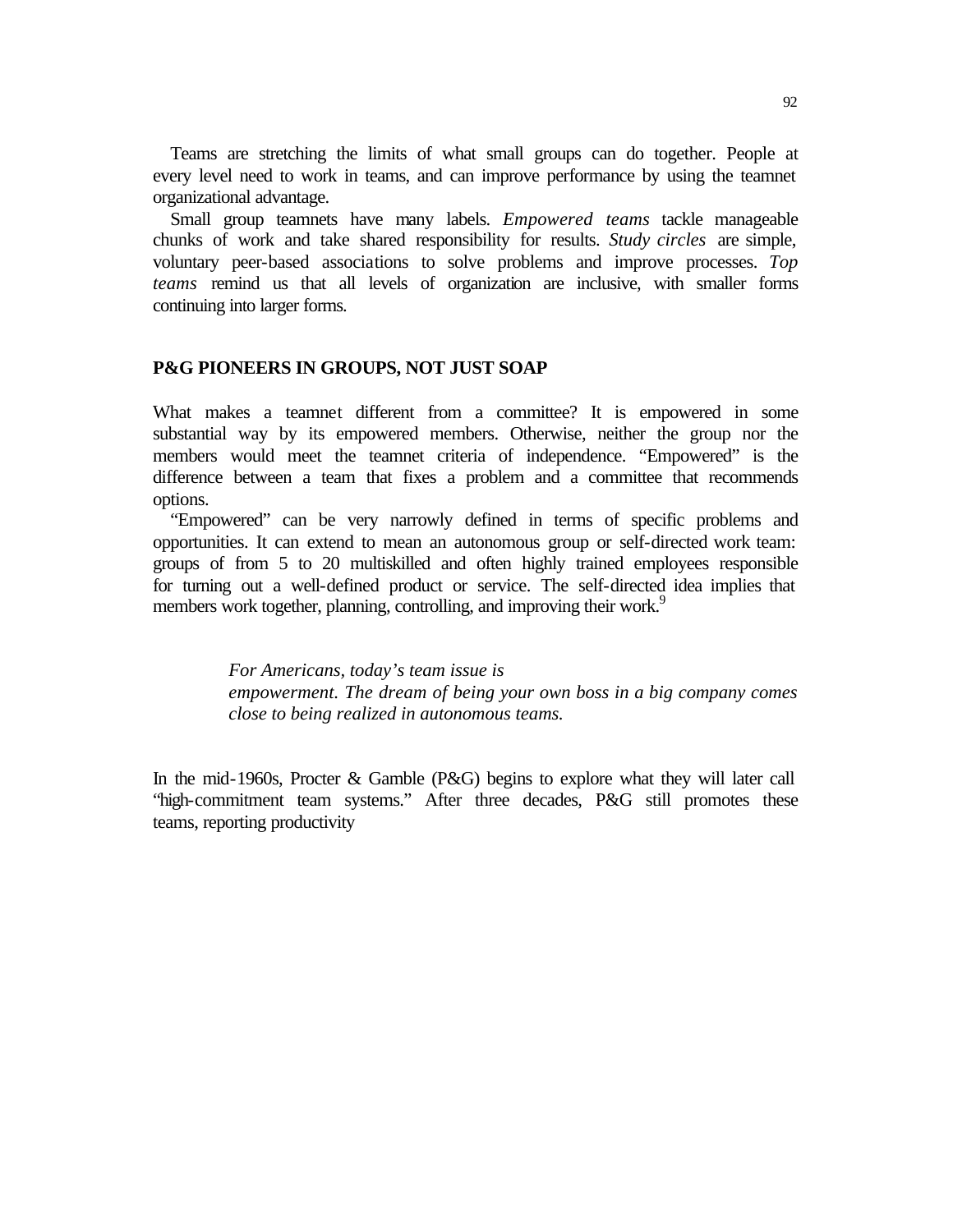improvements of 30 percent to 40 percent in the 18 plants using them. Until recently, P&G considered these teams such a competitive advantage that they provided little public information about them.

"The reason I am enthusiastic about self-directed teams is simple:

they really do work," says David Hanna, P&G's manager of organizational development. "In fact, if they are designed properly and nurtured well, they almost always outperform other organizational forms. I say this, having been a line manager myself who once wandered in the dark on this issue, not knowing what the outcome might bring."

In the mid-1970s, other American experimenters with self-directed work teams are Cummins Engine and General Motors. In the 1980s, a slew of companies including Ford, Digital Equipment, Tektronix, General Electric, LTV Steel, Boeing, and Caterpillar follow suit. In most cases, the idea shows up in isolated experiments, albeit ones that generally involve whole plants, such as Digital's Enfield facility in Connecticut. Unfortunately, none of these companies has yet been able to take the step from experiment to policy.

Self-directed work teams have not taken off from lack of success. Rather, the enormous blinders of skepticism hold them back.<sup>'0</sup> It often comes down to issues of trust: will people work without supervision? It also comes down to issues of power, and middle management is generally more threatened than senior management.

#### **HOW "MADE** IN JAPAN" CAME TO MEAN **QUALITY**

While the Gores and Percy Barnevik have applied the teaming idea to whole companies, the Japanese have applied teamnets to a whole *country.* One widely known type of small group, the quality circle, is the child of the 1960s, Japanesestyle.

The work of American W. Edwards Deming catalyzed Japan's overall quality movement. Deming's statistical control techniques, his people-based philosophy of business, and his visits to Japan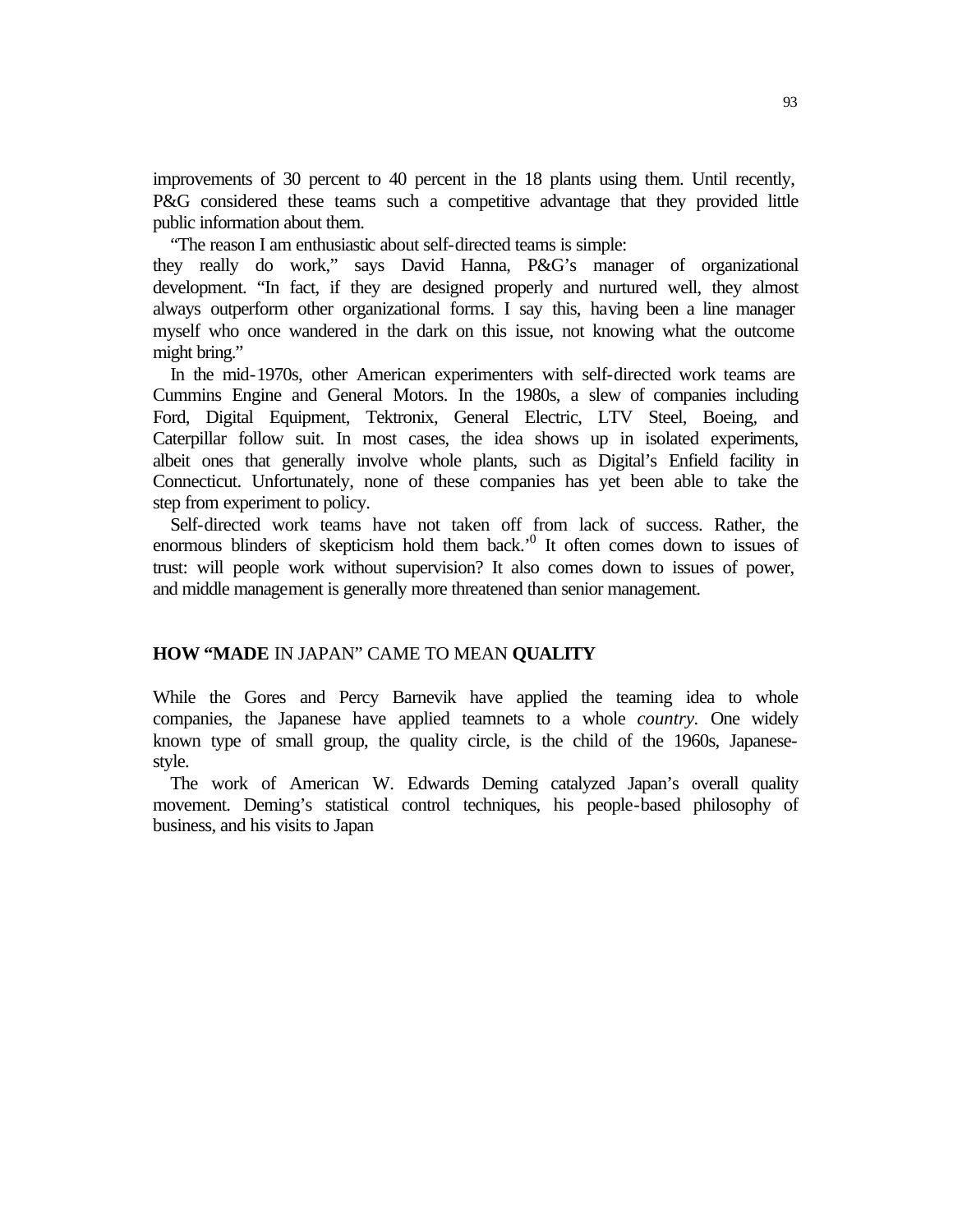beginning in 1950 crystallized a focus that grew into a management practice cooperatively developed throughout a whole country.

The Japanese did not invent small teamnets in business, nor are they the source of all the current array of organizational innovations. But Japanese success in the 1970s and 1980s drew new attention to the nitty-gritty small group details of business. Many of the buzzwords of the 1980s are standard operating procedure in the 1990s. Crossfunctional teams, for example, are now in the repertoire of every modern manager. Few American companies, however, have a truly *cross-function* organization throughout the enterprise, such as Toyota has perfected.

Quality circles were born with the 1962 publication of *Quality Control for Foremen,* a magazine started by the Japan Union of Scientists and Engineers 12 years after Deming's first visit to the group. With so much new information about the thennascent quality movement available in one place, groups of supervisors and workers spontaneously spring up all over Japan to study it. These study groups soon become known as *quality control circles.* Their common purpose is to change the 1950s perception that "Made in Japan" means cheap and shoddy.

Quality circles" are part of a larger enterprisewide quality management strategy that also puts emphasis on individual self-development. They are self-empowered, peer-based groups of limited scope with intense local focus on shared work.

Komatsu, the Japanese heavy equipment manufacturer, begins its odyssey with quality circles in 1963 in response to a crisis sparked by its major competitor. Caterpillar, the American giant then 10 times Komatsu's size, signs a joint production agreement with Mitsubishi Heavy Industries in 1961. In response, hundreds of quality circles form all across Komatsu. In 1992, Komatsu is a formidable competitor to the ailing Caterpillar with comparable revenues and net worth. Quality circles are still integral to the company's culture, with astonishingly high participation rates in these voluntary, informal organizations: 95 percent of all manufacturing groups and 89 percent of all sales and service groups participate.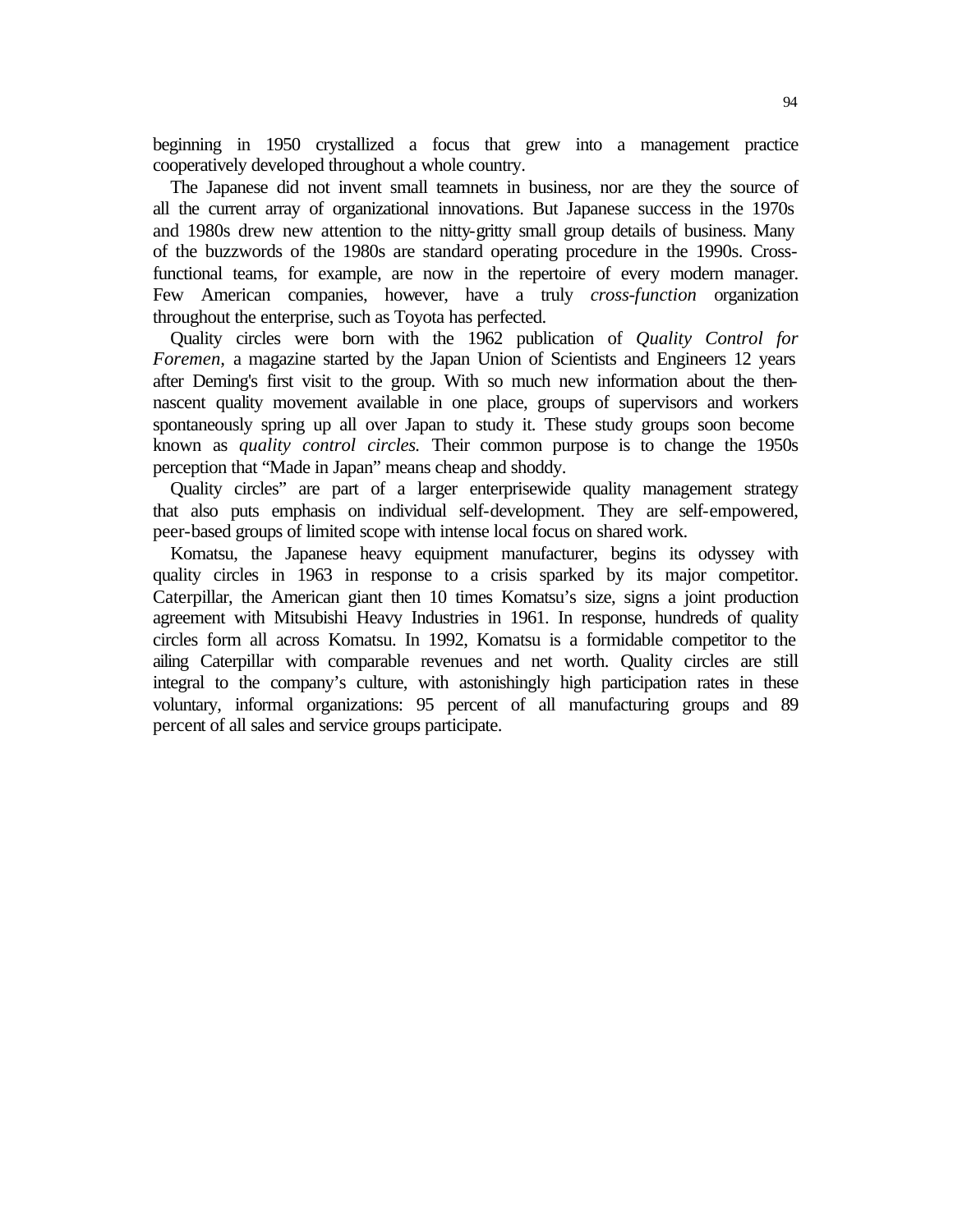For the Japanese, quality circles are simply the application of good sense to manufacturing processes. That is, the people most knowledgeable and responsible for a local process solve problems together as a small group. Over the years, quality circles have spread like a positive virus from the factory floor to other parts of the organization—to administration, sales, and service functions.

Quality circles merely are the most famous of Japans many small group industry efforts: no-error movements, level-up movements, big-brother groups, big-sister groups, ZD movements, mini-think tanks, suggestion groups, safety groups, workshop involvement movements, productivity committees, management-byobjectives groups, and workshop talk groups. Regardless of what they are called, they have changed the meaning of "Made in Japan." Today, it equates with quality.

Study groups for practical action are a Japanese invention, as imbued in the country's culture as self-help groups are in the United States. While the attempt to directly transplant quality circles to the United States has not been all that successful, the United States does have an analogous cultural norm.

Small, voluntary groups dedicated to some highly localized purpose, whether in the workplace, neighborhood, or community, are very common in America. These valuable informal self-help networks just haven't been given a sexy name and much attention as a real, improvable form of organization.'<sup>2</sup>

#### **THE EXECUTIVE WASHROOM TEAM**

The executive team is a notion that stretches the Western presumption that all hierarchies come to a point in one person.

The pressure toward more flexible, horizontal organizations— subtle but unrelenting—reaches into the executive suite, the very heart of the temple of hierarchy. At the pinnacle of corporate decision making is the ultimate crossfunctional team: the top team. The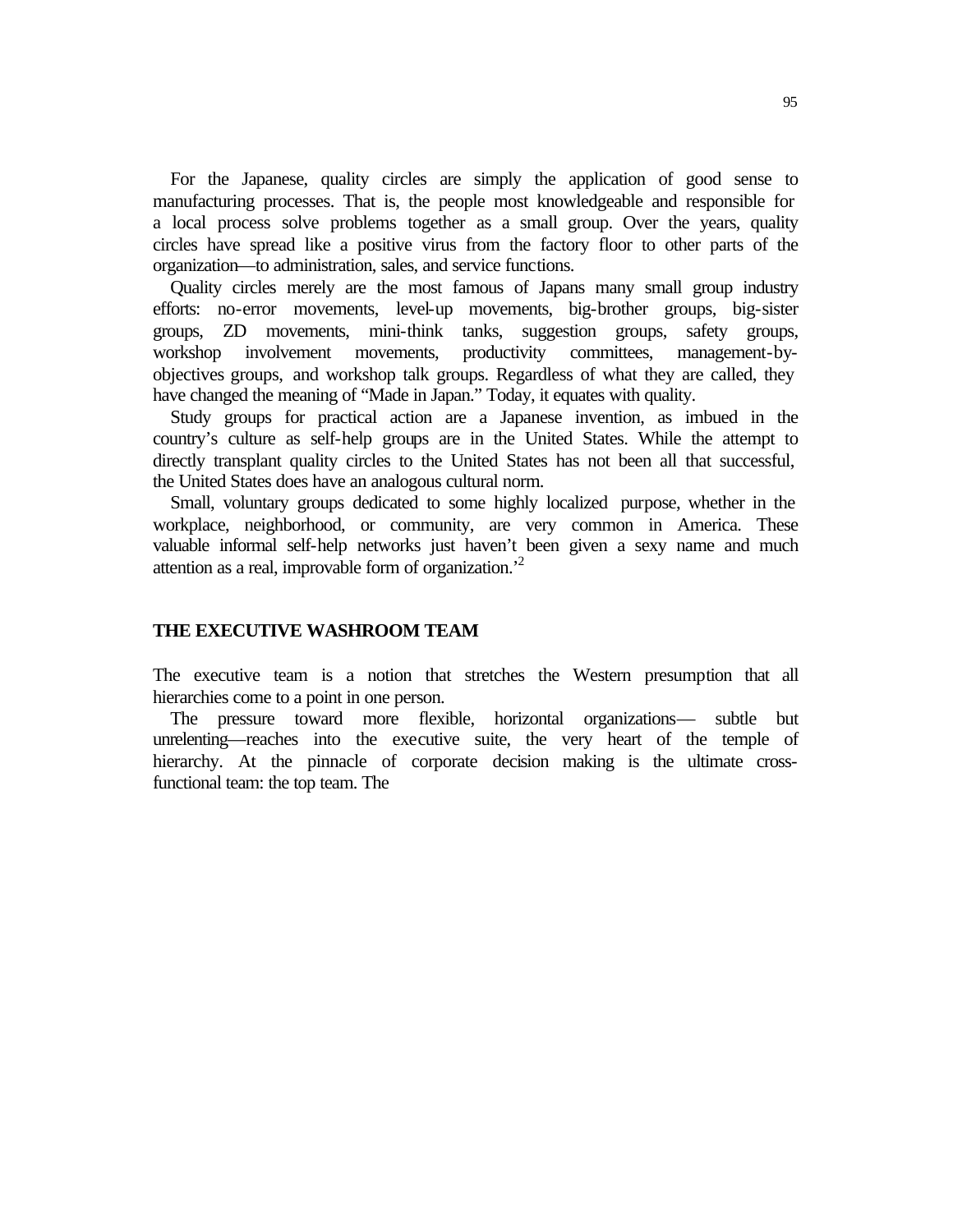question is: Are the people at the top a team or are they just a command-and-control system operating from on high?

In the West, people tend to believe true leadership points up to a single person. Traditionally, each Western hierarchy comes to a single, sharp point. Our deep cultural models are Egyptian pharaohs, Roman emperors, European kings, Catholic popes, American presidents, and CEOs, each one at a time, thank you.

The Japanese, however, with an ancient culture of a weak emperor and strong councils of local shoguns, typically have a *blunt* hierarchy, a small group of essentially peer decision makers at the top.

While many know about such celebrated instances of multiple top leadership as the Intel triad, including president Andrew Grove, few are aware how dramatic a trend there is toward teaming at the top in the United States. In the 20 years from 1964 to 1984, American executive team arrangements in large companies tripled from 8 percent to 25 percent.<sup>3</sup>

In the 1960s, the typical American company had a chief operating officer (COO) reporting to a chief executive officer (CEO), often also serving as chairman of the board. The heads of vertical functional and divisional line organizations reported to the COO. In the 1980s, a new form emerges: an executive team reporting to the CEO replaces the COO position. An executive team is "a group of people who collectively take on the role of providing strategic, operational, and institutional leadership for the organization. Each member is responsible for her or his own unit but also wears another 'hat,' that of corporate leadership," write David Nadler and Deborah Ancona<sup> $,4$ </sup>

Corning, Inc.'s management committee, set up by CEO James Houghton, is an excellent example of a top team, which is so clearly beneficial in companies with complex and diverse businesses. ABB's 13-member executive committee headed by Percy Barnevik has the same mix of collective responsibility *and* strong central leadership.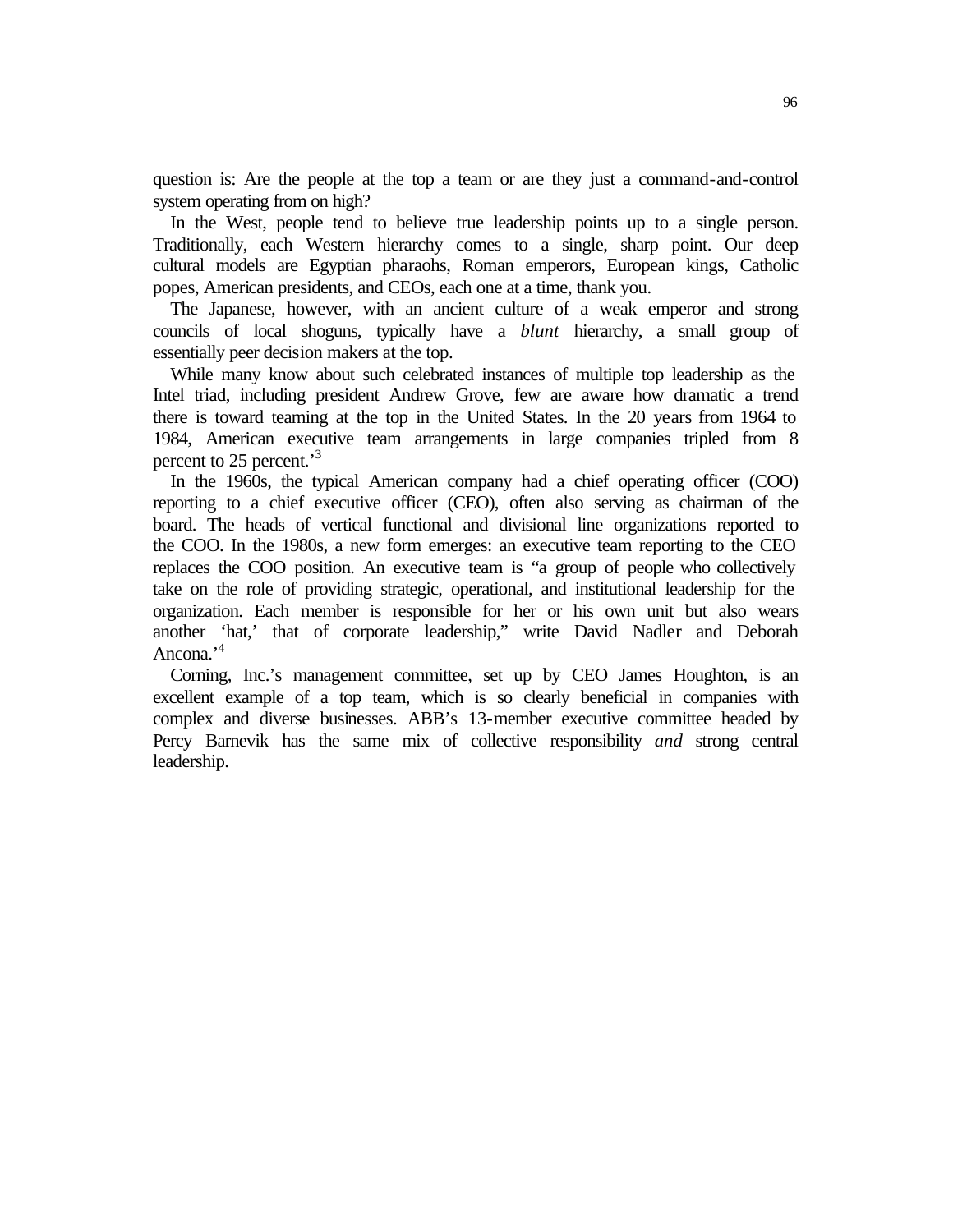# The Synergy of the Large Organization



The small group is the first level at which teamnets occur; the large organization is the second. Here we see teamnets taking forms like cross-functional teams, cluster organizations, and high-performance work systems. Large organizations range in size from Conrail's Strategic Management Group with its 40 to 50 people (the typical size for an administratively self-sufficient business unit) to 200, the average size of Gore's factories and Asea Brown Boveri's companies (a typical size for a fully functional, cost-effective, autonomous business unit), to even larger departments and divisions.

In response to a crisis that clearly cuts across departments, companies pull together small groups of people into special-purpose teams that have a clear short-term mission. *Cross-functional teams* are a popular form of temporary group in big companies.

In response to the pace of change in the electronics industry in the 1960s and '70s, high-tech companies like TRW and Digital Equipment extend the cross-functional concept to semi-permanent projects and programs. These multilevel groups often control a significant budget and head count.

*Empowered clusters* emphasize the administrative independence that is a hallmark of teamnets at this level. High-performance work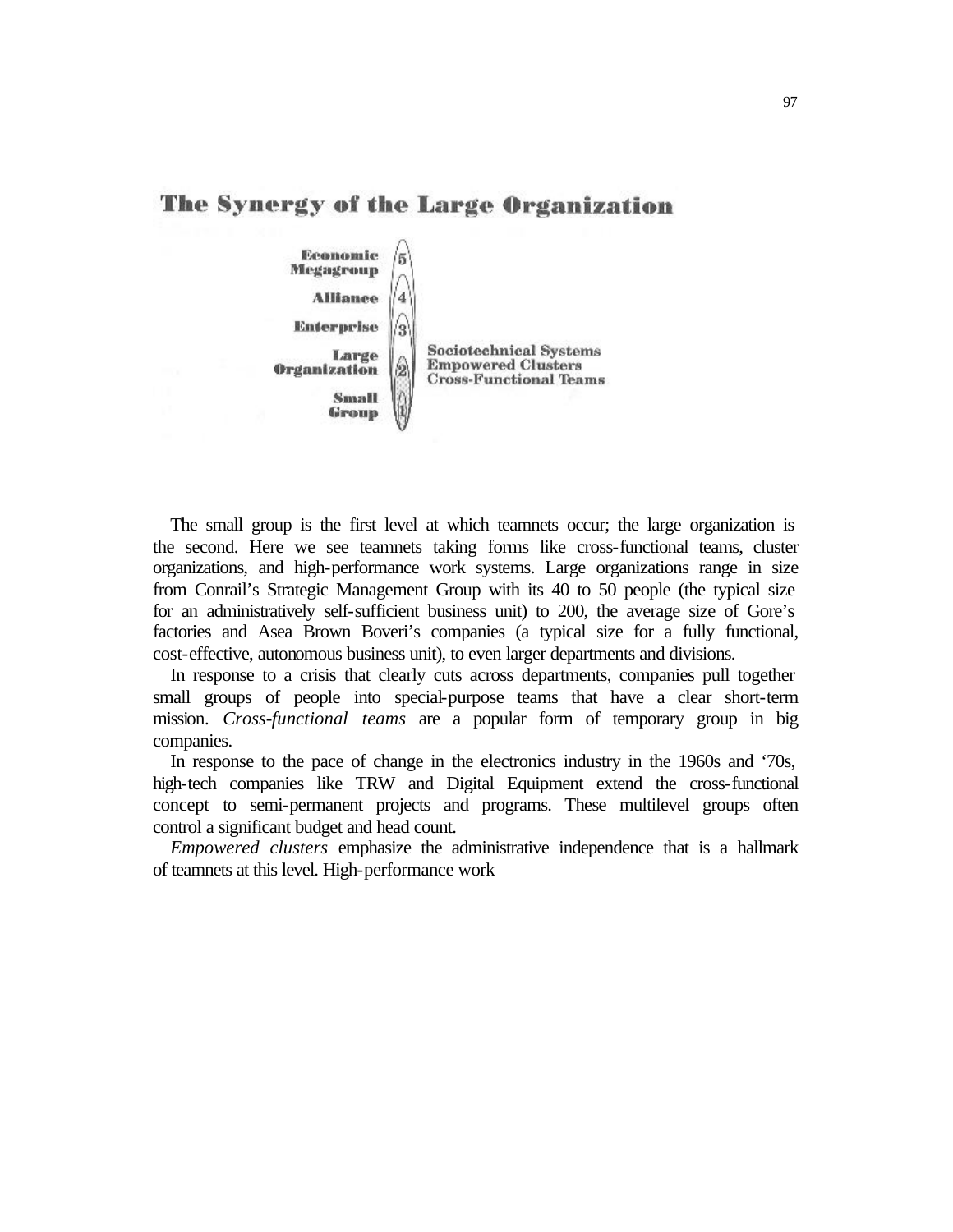groups, *sociotechnical systems,* exist in all different sizes, with very varying life spans, and radically varied access to resources. They can refer to a small high-value team or to an entire manufacturing facility, or even to a company as a whole.

#### **TOYOTA'S QUALITY** INVENTION: CROSS-FUNCTIONS

While cross-functional teams may be small groups, members often represent other groups who may be involved at some level. An engineer on a project negotiates resources and reviews progress with managers and other engineers attached to the function. A fully articulated cross-functional teamnet operates as a network of functional teams.

One \$14 billion company hastily organizes a cross-functional team when it sees its biannual trade show fast approaching. Unfortunately, it has five competing internal groups, who, unless deterred, are about to present a horrifying picture of confusion to their customers. The cross-functional group buckles down to work, by everyone temporarily "throwing away"<sup>5</sup> his or her organizational affiliations and committing to work for the company as a whole. Within three weeks, a group of 60 people, represented by a core group of 15, presents its findings to seven of the company's top vice presidents: a plan to unify the competing products within 18 months and a common set of clear customer messages. For this cross-functional team, the trade show was a success as well as the end of the line for its work.

In the United States, horizontal coordination among cross-functional teams is typically a quick fix. Some companies are so entrenched in their ways that their functions take precedence over everything else. In a typical Japanese company, working across functions is a permanent part of the organization chart. It is a management process designed to encourage and support communication and cooperation throughout a company.

The corporate pioneer in cross-function management for quality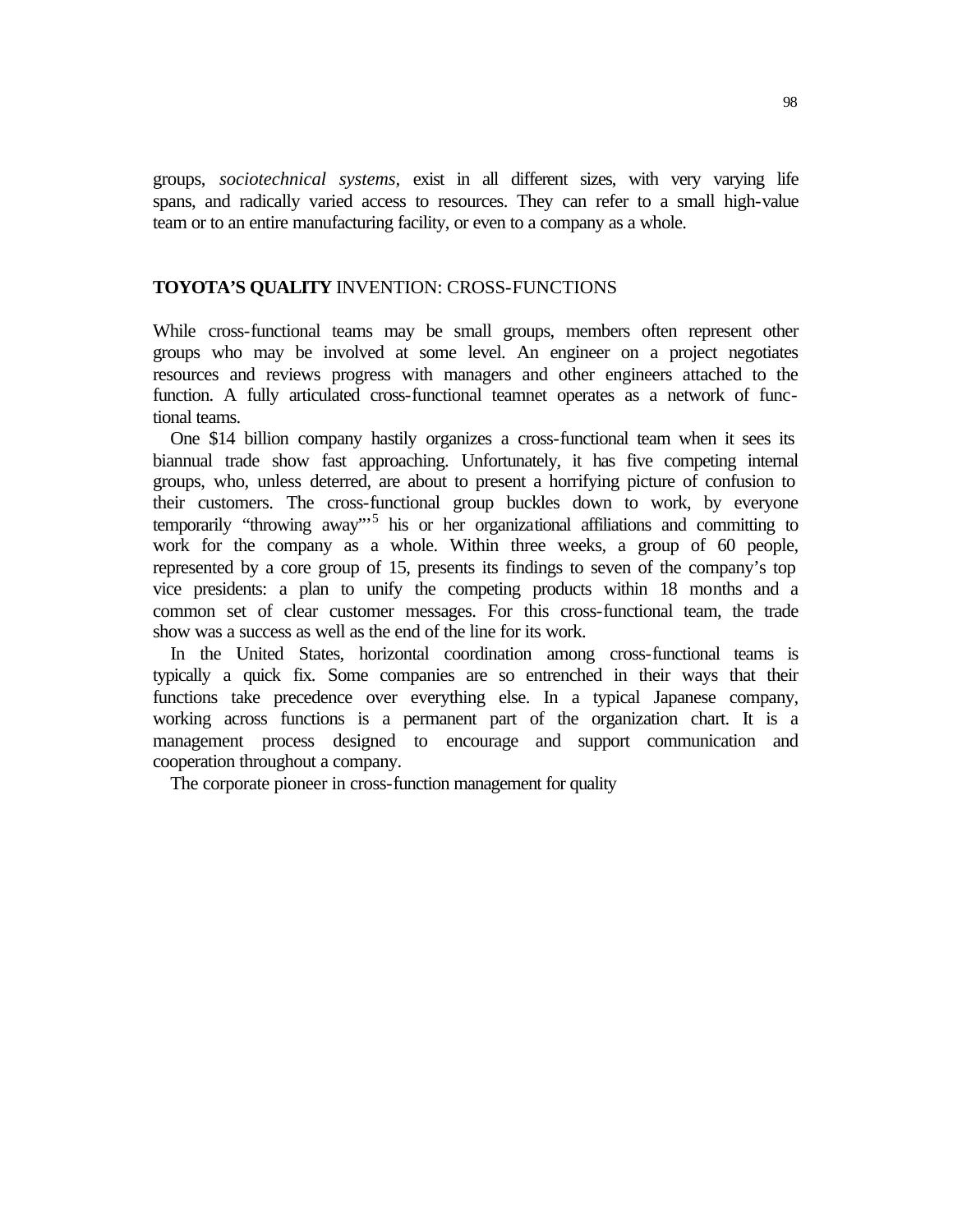is Toyota Motor Company, with 1992 revenues of \$72 billion. In the early 1960s ferment of quality management, Toyota takes horizontal communication and coordination as its special problem to solve. It deliberately sets out to design a wholecloth management process of horizontal woofs threading through vertical warps. Toyota uses Peter Drucker's divisionalized/functional classification of vertical management structures as a starting point to invent a new category of companywide *functions.* Dan Dimancescu, author of *The Seamless Enterprise,* likens this step beyond vertical organizations to Henry Ford's invention of the assembly line.'<sup>6</sup>

Toyota manages its cross-functions with corporate teams headed by senior line managers. They are responsible for designing the lateral work processes that have impact on the whole system. Trying various cuts and combinations over 30 years, Toyota settles on 10 top management teams that attend to these horizontal functions:

#### **Toyota's Top 10 Cross-Functions**

**Quality** Cost Research **Production techniques** Safety and sanitation **Purchasing Personnel Training Information systems Total quality promotion**

Not surprisingly, one American success story in cross-function management takes place at another automaker, Ford Motor Company. Ford's Team Taurus becomes a willing student of its Japanese partner Mazda. In just six years beginning in 1980, Team Taurus improves profits so much that Ford broadens the program across the company. It sets out to shorten development time under the slogan "Concept-to-Customer."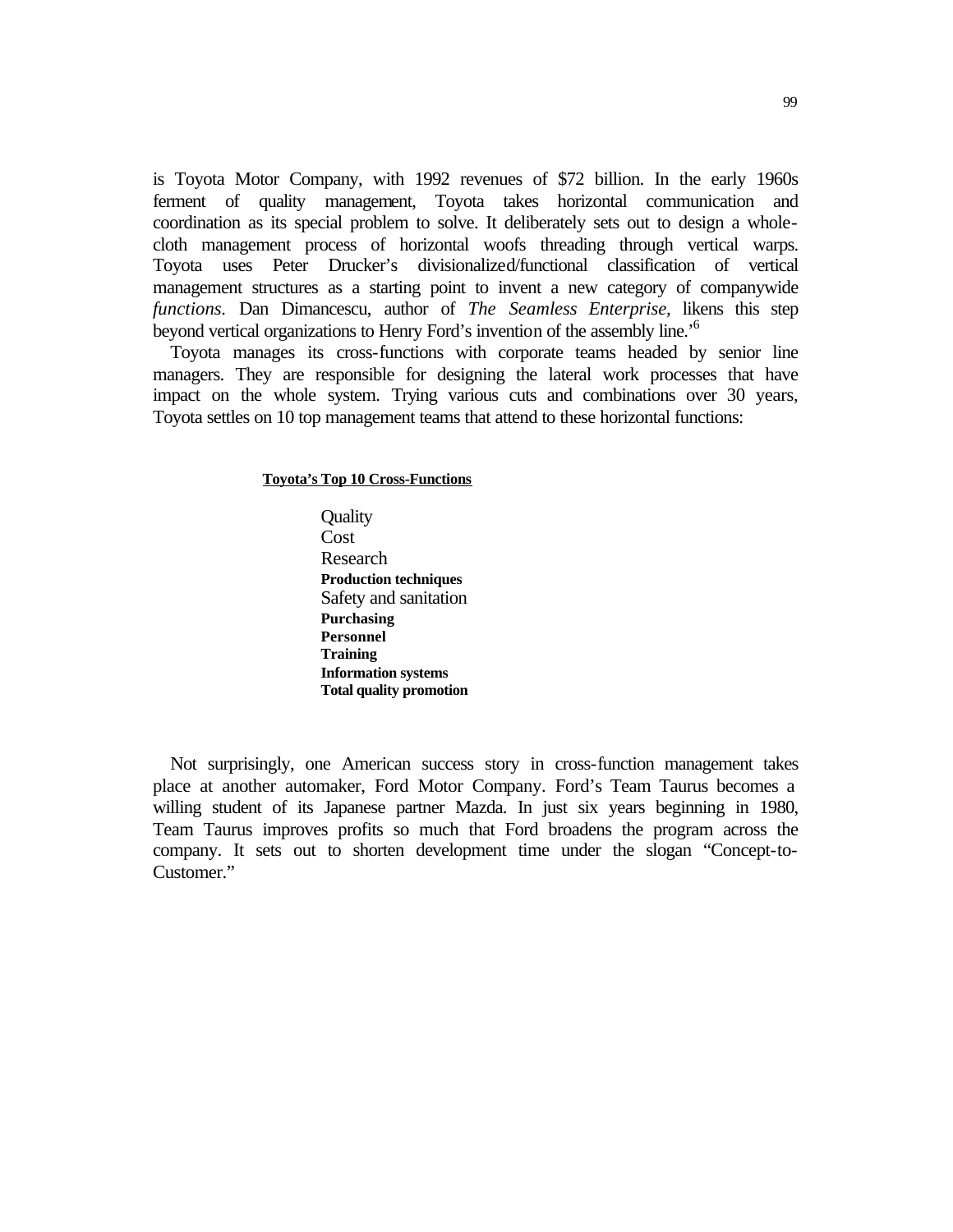Hewlett-Packard (HP), a considerably younger Information Age company with just a sixth of Ford's sales (\$14 billion), is another American success story with crossfunctional management. Beginning in 1985, HP consciously develops an enterprisewide approach to horizontal coordination. It sets up a series of "companywide councils" to formalize lateral processes in areas such as procurement and productivity. In 1990, HP establishes the Product Generation Process Organization, a focal point for the councils, comprising cross-departmental line and staff members. In its Instruments Division, HP credits horizontal teaming with these results:

- ? Manufacturing cost reduced 45 percent.
- ? Development cycle reduced 35 percent.
- ? Field failure rates reduced 60 percent.
- ? Scrap and rework reduced 75 percent. <sup>17</sup>

#### **EMPOWERED CLUSTERS**

Teamnets are also at work in what Harvard Business School professor D. Quinn Mills calls posthierarchical *cluster organizations.*

"The main obstacle to the rebirth of the corporation is the hierarchy," he says.<sup>'8</sup> One executive of a very large company tells him, "Hierarchy is dying. Everyone is sick of the rituals, delays, and inefficiencies. It's almost a corpse and soon will have to be buried." In its place, Mills proposes the cluster.

A common cluster size is 30 to 50 members, large enough to have internal administrative functions, yet small enough to be responsive. This is the "Profit Center" unit size of ABB's global teamnet structure. Typical types of clusters that make up an enterprise are:

- ? A core team, meaning top management;
- ? Business clusters with external customers;
- ? Staff clusters with internal customers;
- ? Alliance teams with external partners;
- ? Project teams; and
- ? Change teams.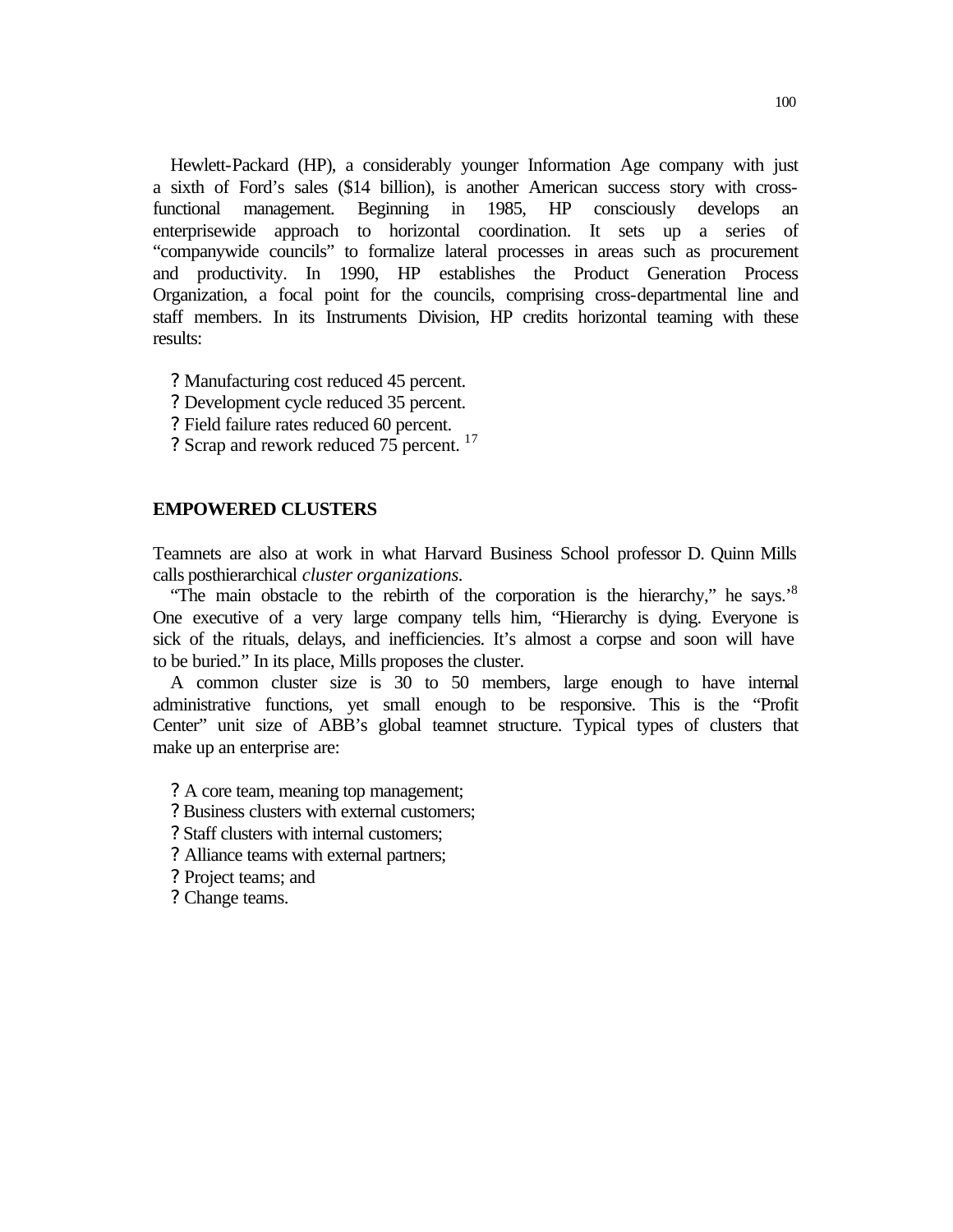Clusters draw people from different disciplines to work together on a semipermanent basis. "The cluster itself handles many administrative functions, thereby divorcing itself from an extensive managerial hierarchy. A cluster develops its own expertise, expresses a strong customer or client orientation, pushes decision making toward the point of action, shares information broadly, and accepts accountability for its business results," Quinn says.

Examples include British Petroleum's engineering organization, where 16 independent clusters of engineer-consultants are supported by three limited hierarchies that provide personnel, business, and R&D services. Another is General Electric Canada, where self-managing teams provide all the centralized services financial, personnel, facilities, information systems. They have improved productivity and quality while cutting the workforce 40 percent. The GE Canada story also demonstrates that cluster organizations can be used for either centralized or decentralized solutions.'<sup>9</sup>

While clusters can replace great chunks of bureaucracy and unproductive levels, an irreducible residual hierarchy remains within the enterprise. The big question with no easy answer: How much hierarchy is just enough?

#### **MINING DIGS UP SOCIOTECH** SYSTEMS

While Deming's work is percolating in Japan, British coal miners in Yorkshire provide clues for another approach. British researchers discover that new technology impacts performance in an unforeseen way. Productivity, they learn, is not a sole function of labor-saving technology. Rather, it's the goodness of fit between technology systems and human systems that enhances performance. The researchers release a simple prescription from the labs:

> *To be successful, design the technical system together with the social system.*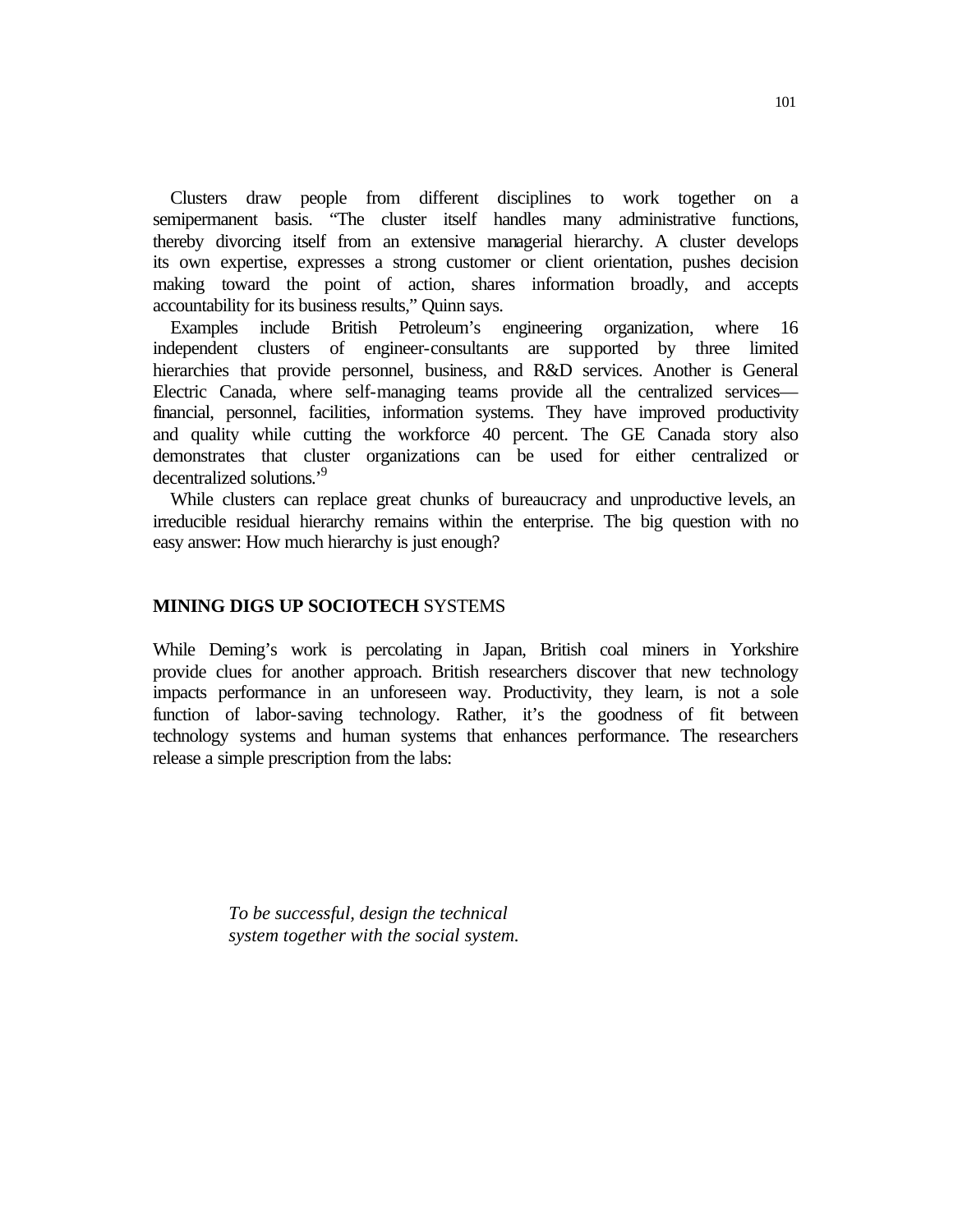By the mid-1970s, *sociotechnical systems* emerge as a major source of innovation in management practice. This proves to be especially relevant to the effective use of information and communications technology. $^{20}$ 

"The high-performance work system... in its simplest form is an organizational architecture that brings together work, people, technology, and information in a manner that optimizes the congruences or 'fit' among them in order to produce high performance in ... customer requirements and other environmental demands and opportunities," write David Nadler and Marc Gerstein.

Most American high-tech companies experiment to some degree with sociotech systems. Some, like Corning, blend sociotech with quality approaches in companywide programs. Another example is American Transtech, created by AT&T in 1983, to manage shareholder activity in the wake of the monopoly's breakup. American Transtech becomes a leader in work redesign in the United States when it reports productivity improvements of 100 to 300 percent with the company's selfdirected team system, its flat three-level hierarchy, and its redesigned work processes. In the core stock transfer business, costs and staff are reduced by 50 percent.<sup>2</sup>

Over the last decade, there has been growing awareness on the part of the biggest consumers of information technology that they are not getting the promised vast benefits of productivity.<sup>22</sup> Many conclude that the biggest problem is organizational, not technological.

Information technology radically changes organizations. "People behave more empowered. Your ability to control is dramatically changed when you make it easier to move information from one person to another without a gate. When you put people on global networks, they send each other notes to accomplish a goal, but it might not be a goal anyone in the hierarchy had in mind, $23$  Judith Campbell of Xerox remarks at a conference examining the impact of information networking on the organization.

On the dark side to opening up communications systems, Wharton professor of management Michael U seem says, "The rapid distribution of information can also magnify errors. $124$